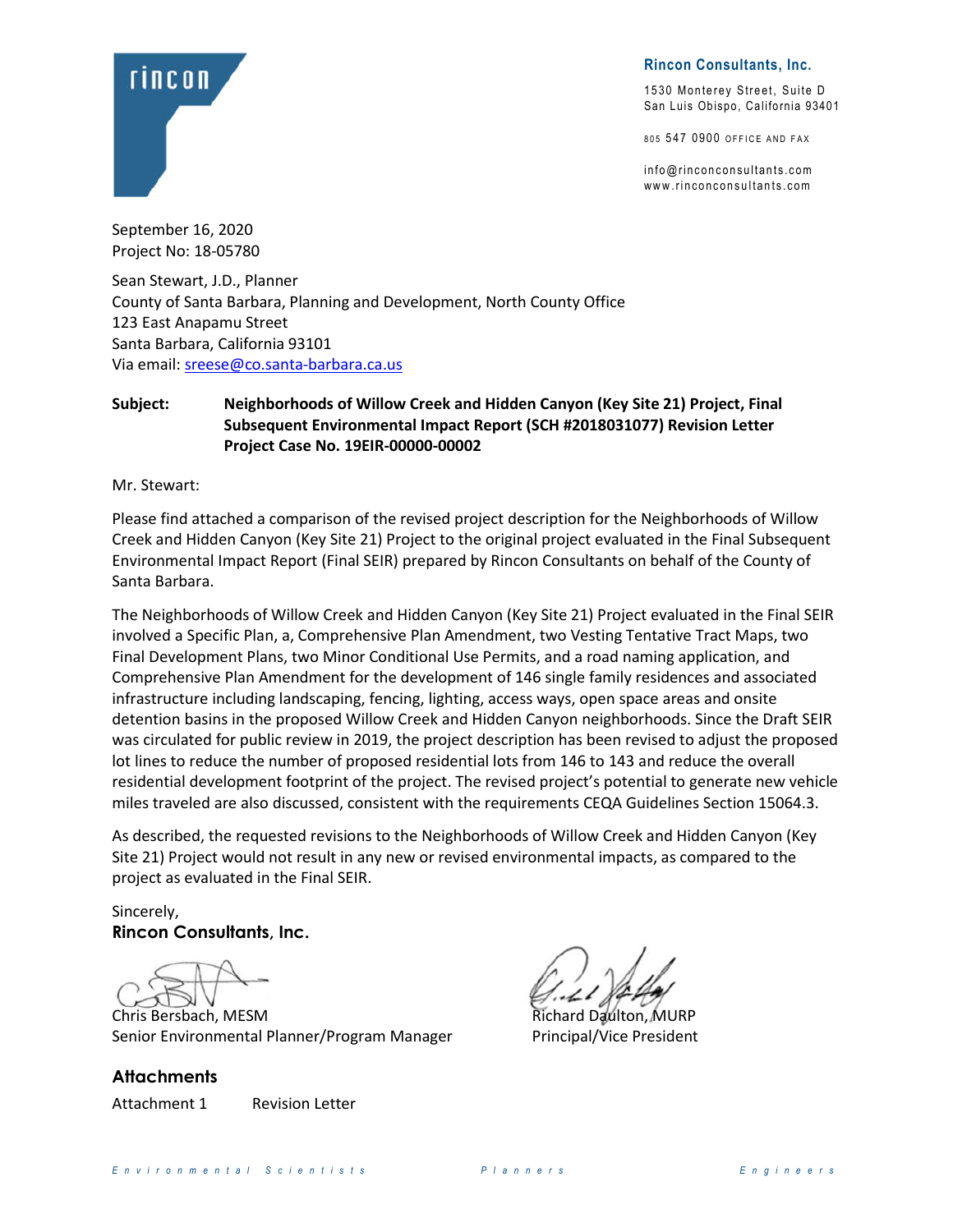Neighborhoods of Willow Creek and Hidden Canyon (Key Site 21) Project Final Subsequent Environmental Impact Report Revision Letter

SCH #2018031077 Project Case No. 19EIR-00000-00002

September 2020

*Prepared by:* County of Santa Barbara Planning & Development Department 624 West Foster Road Santa Maria, California 93455-3623

*With the assistance of:* Rincon Consultants, Inc. 1530 Monterey Street, Suite D San Luis Obispo, CA 93401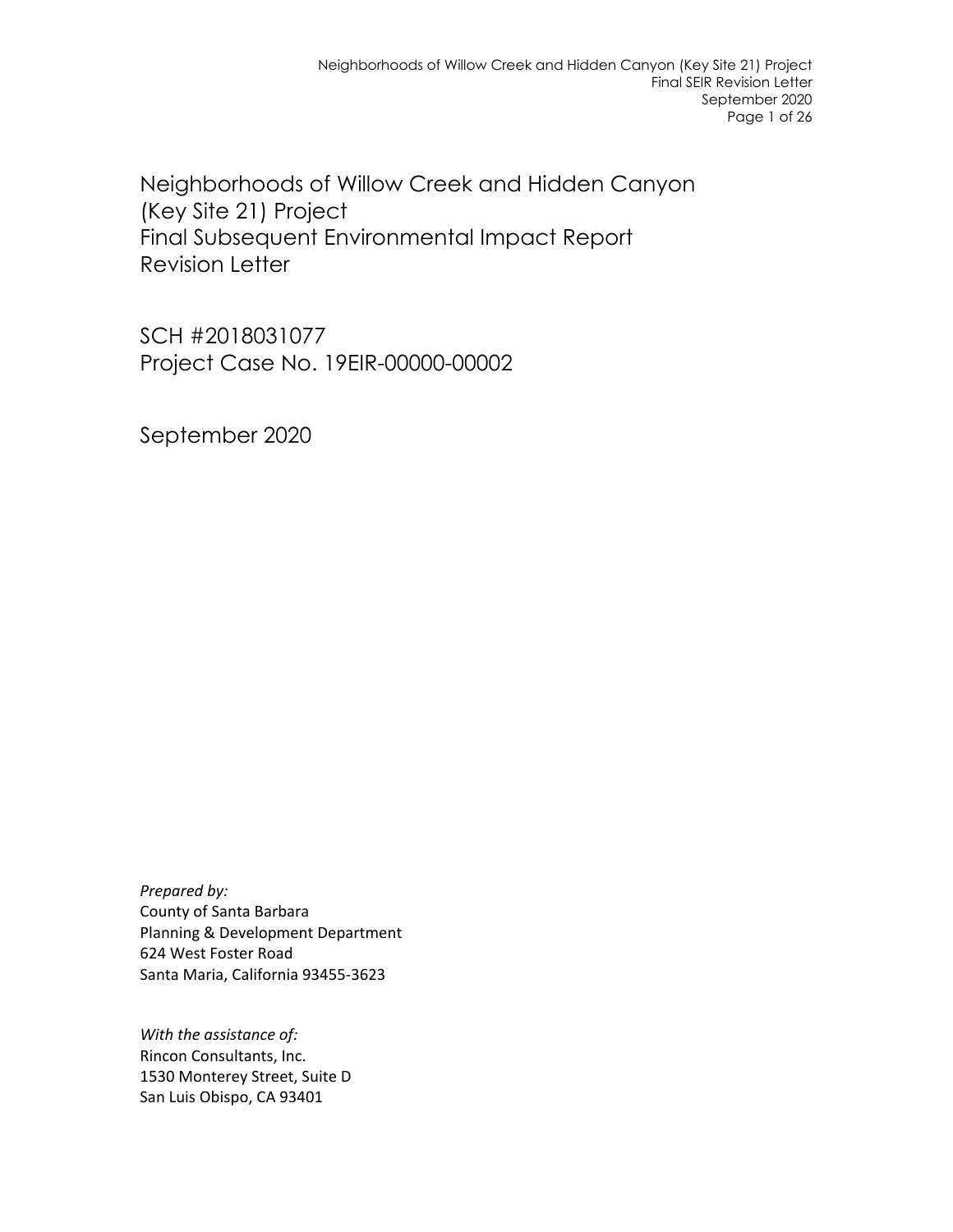## I. Introduction

The proposed Neighborhoods of Willow Creek and Hidden Canyon (Key Site 21) Project evaluated in the Final Subsequent Environmental Impact Report (Final SEIR) involves the following entitlements:

- A Specific Plan (Case No. 16SPP-00000-00001) that provides for the design and regulatory framework to provide for orderly development including housing, a public trail, open space, and biological protection measures;
- Two Vesting Tentative Tract Maps (VTTM) (Case Nos. 16TRM-00000-00003 and 16TRM-00000-00004) to subdivide two lots of approximately 107 gross acres and 70 gross acres;
- Two Final Development Plans (Case Nos. 16DVP-00000-00008 and 17DVP-00000-00011) for the development of 146 single family residences and associated infrastructure including landscaping, fencing, lighting, access ways, open space areas and onsite detention basins in the proposed Willow Creek and Hidden Canyon neighborhoods;
- A Minor Conditional Use Permit (Case No. 17CUP-00000-00030) for the development of a new community water system;
- A Minor Conditional Use Permit (Case No. 16CUP-00000-00033) for two entrance monument signs (one for the Willow Creek neighborhood and one for the Hidden Canyon neighborhood);
- A road naming application (Case No. 17RDN-00000-00002) to name the proposed private roads in the proposed Willow Creek and Hidden Canyon neighborhoods in compliance with Chapter 35.76 of the County Land Use and Development Code; and
- A Comprehensive Plan Amendment (Case No. 17GPA-00000-00005) to relocate the proposed trail staging area from the location shown in OCP Figure KS 21-1 (adjacent to SR 1) to the project site, and to amend Orcutt Community Plan Policy DevStd KS21-1 to specify, "No applications for development shall be accepted approved prior to approval of a specific plan for the entire site."

The project site is located on Key Site 21 in the Orcutt Community Plan (OCP) area in the community of Orcutt in northern Santa Barbara County. Key Site 21 is located on the south side of State Route (SR) 1 between Solomon Road and Black Road, approximately ½ mile west of the SR 1/Solomon Road intersection. Key Site 21 includes a total of seven parcels, consisting of approximately 340.7 acres. The Rancho Maria Golf Club, a public 18-hole golf course, is located on the central parcel of Key Site 21, occupying 130 acres of the site. The project site is comprised of three undeveloped parcels (APNs 113-250-015, -016, -017), totaling approximately 190 acres and situated on the eastern and western portions of Key Site 21 at the outer edges of the golf course and between the fairways. Rural agricultural lands surround Key Site 21, including the project site, to the east, west, and south.

The Draft SEIR was circulated for a 45-day public review period that began on June 16, 2019 and ended on August 5, 2019. Since the Draft SEIR was circulated for public review, the project description has been revised to reduce the number of proposed residential lots from 146 to 143 (a reduction of two residential lots in the proposed Hidden Canyon neighborhood and one residential lot in the proposed Willow Creek neighborhood) and to adjust the proposed lot lines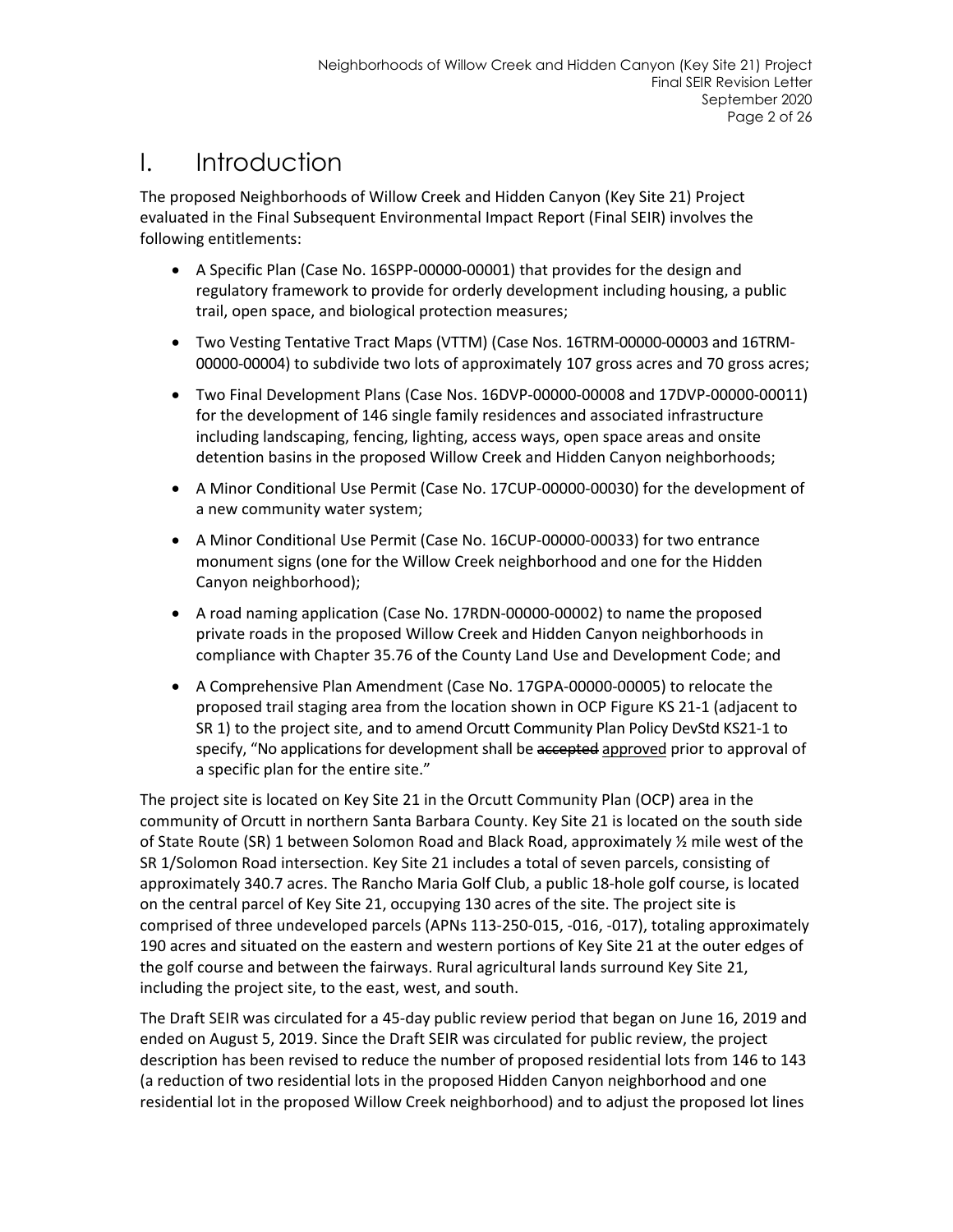to accommodate this change and reduce the overall residential development footprint of the project. These revisions to the Final SEIR project description were made by the project applicant to avoid residential lots on slopes exceeding 30 percent.

Other important changes since public circulation of the Draft SEIR include updated regulatory requirements and revised CEQA Guidelines associated with transportation impact analysis and vehicle miles traveled (VMT) and new County of Santa Barbara guidance to address VMT impacts. As a result of these changes, there is a need for additional discussion of potential transportation impacts and VMT to support the County's determination regarding the potential transportation impacts of the project. This document describes and compares the potential environmental effects of the revised project to the original project evaluated in the Final SEIR.

## II. Background

A Draft SEIR (SCH #2018031077) for the Neighborhoods of Willow Creek and Hidden Canyon (Key Site 21) Project was circulated for a 45-day public review period that began June 16, 2019 and concluded on August 5, 2019. On July 11, 2019 County Staff conducted a public comment hearing at the Betteravia Government Center in Santa Maria regarding the Draft SEIR for the Orcutt Neighborhoods of Willow Creek and Hidden Canyon (Key Site 21) Project. The Final EIR is comprised of the revised Draft EIR, in combination with comments received and responses to all written and verbal comments received on the Draft EIR.

Based on feedback from the County of Santa Barbara Planning and Development staff, the project applicant has proposed revisions to the Neighborhoods of Willow Creek and Hidden Canyon (Key Site 21) Project which are generally consistent with Alternative 4 described in the Final SEIR. These changes are discussed in detail in Section IV.A below. This Revision Letter has been prepared to update the Final SEIR to describe the proposed project modifications, as well as to provide the required environmental context and information to demonstrate that the Final SEIR analysis is complete and accurate for the modified project. Pursuant to CEQA Guidelines Section 15088.5, these project modifications, associated environmental context, and information documented in this Revision Letter do not require recirculation of the Draft SEIR because they do not deprive the public of a meaningful opportunity to comment upon a substantial adverse environmental effect of the project or a feasible way to mitigate or avoid such an effect (including a feasible project alternative) that the project's proponents have declined to implement.

# III. California Environmental Quality Act Update

New regulatory requirements, as well as substantive and technical updates to the CEQA Guidelines, have come into effect since the Draft EIR was circulated for public review in 2019. The CEQA Guidelines are updated annually by the California Natural Resources Agency, with the most recent update certified and adopted in January 2020.

The Final SEIR transportation analysis relied on the County's adopted thresholds of significance for traffic impacts, contained in the County of Santa Barbara Environmental Thresholds and Guidelines Manual (March 2018), to determine whether the project would result in potential traffic impacts. The 2019 CEQA Guidelines include new criteria for determining the significance of a project's transportation impacts. CEQA Guidelines Section 15064.3(a) identifies VMT as the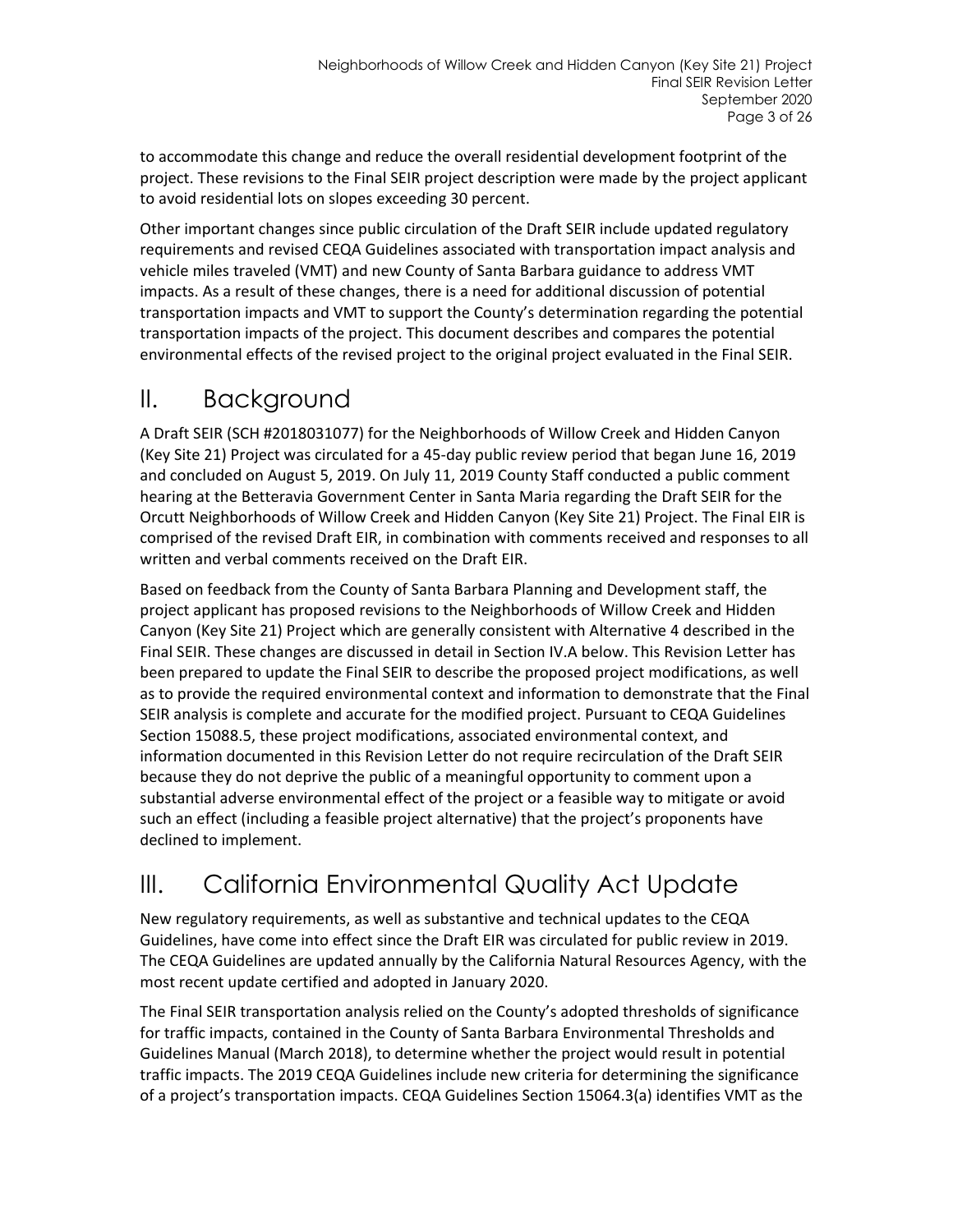most appropriate measure of transportation impacts. Section 15064.3(b) provides guidance for determining the significance of transportation impacts. With this change, the County may no longer use automobile delay as the basis for determining the significance of transportation impacts. While Lead Agencies were allowed to immediately apply Section 15064.3 of the updated Guidelines, statewide application was not required until July 1, 2020. The County is currently updating the methodologies and thresholds of significance for transportation impacts to shift from LOS to VMT-based metrics. The County expects to adopt the update in fall 2020. In the interim, the County has published draft guidelines that recommend, but do not require, that CEQA documents distributed for public review before July 1, 2020 use VMT-based metrics to analyze the significance of a project's transportation impacts, consistent with the requirements of Section 15064.3(b). Because the Draft EIR was publicly circulated in 2019, the County determined that the Environmental Thresholds and Guidelines Manual thresholds of significance remained the appropriate metric to use to analyze traffic impacts. Therefore, this Revision Letter compares the revised project to the same thresholds of significance used in the Final SEIR, but also supplements the Final SEIR with a discussion of the project's potential to generate VMT, pursuant to Section 15064.3(b). The supplemental discussion does not include a quantitative comparison of project-generated VMT to quantitative thresholds of significance for transportation impacts using a VMT-based metric, since the County has not yet adopted such thresholds.

Additional information regarding substantive and technical updates to the CEQA Guidelines can be found at [https://www.opr.ca.gov/ceqa/updates/guidelines/.](https://www.opr.ca.gov/ceqa/updates/guidelines/)

## IV. Revisions to the Final SEIR Impact Discussions

## IV.A. Modified Neighborhoods of Willow Creek and Hidden Canyon(Key Site 21) Project Development Plan

The proposed modification to the Neighborhoods of Willow Creek and Hidden Canyon (Key Site 21) Project is a revision to the proposed VTTMs to avoid residential lots on slopes exceeding 30 percent. This change is intended to ensure consistency with the Orcutt Community Plan Development Standard GEO-O-2.2, which limits development on steep, unstable, and highlyerosive slopes:

*DevStd GEO-O-2.2. Development shall be prohibited on slopes greater than 30% unless this would prevent reasonable development of a property. In areas of unstable soils, highly erosive soils or on slopes between 20% and 30% development shall not be allowed, unless an evaluation by a qualified professional (e.g., soils engineer, geologist, etc.) establishes that the proposed project will not result in unstable slopes or severe erosion or this would prevent reasonable development of a property.*

This modification to the project would reduce the number of new residential units from 146 single-family residences to 143 single-family residences (a reduction of two residential lots in the proposed Hidden Canyon neighborhood and one residential lot in the proposed Willow Creek neighborhood), and would reduce the number of lots in the proposed VTTMs from 148 to 145 lots. The reduction in residential lots would also reduce the overall development footprint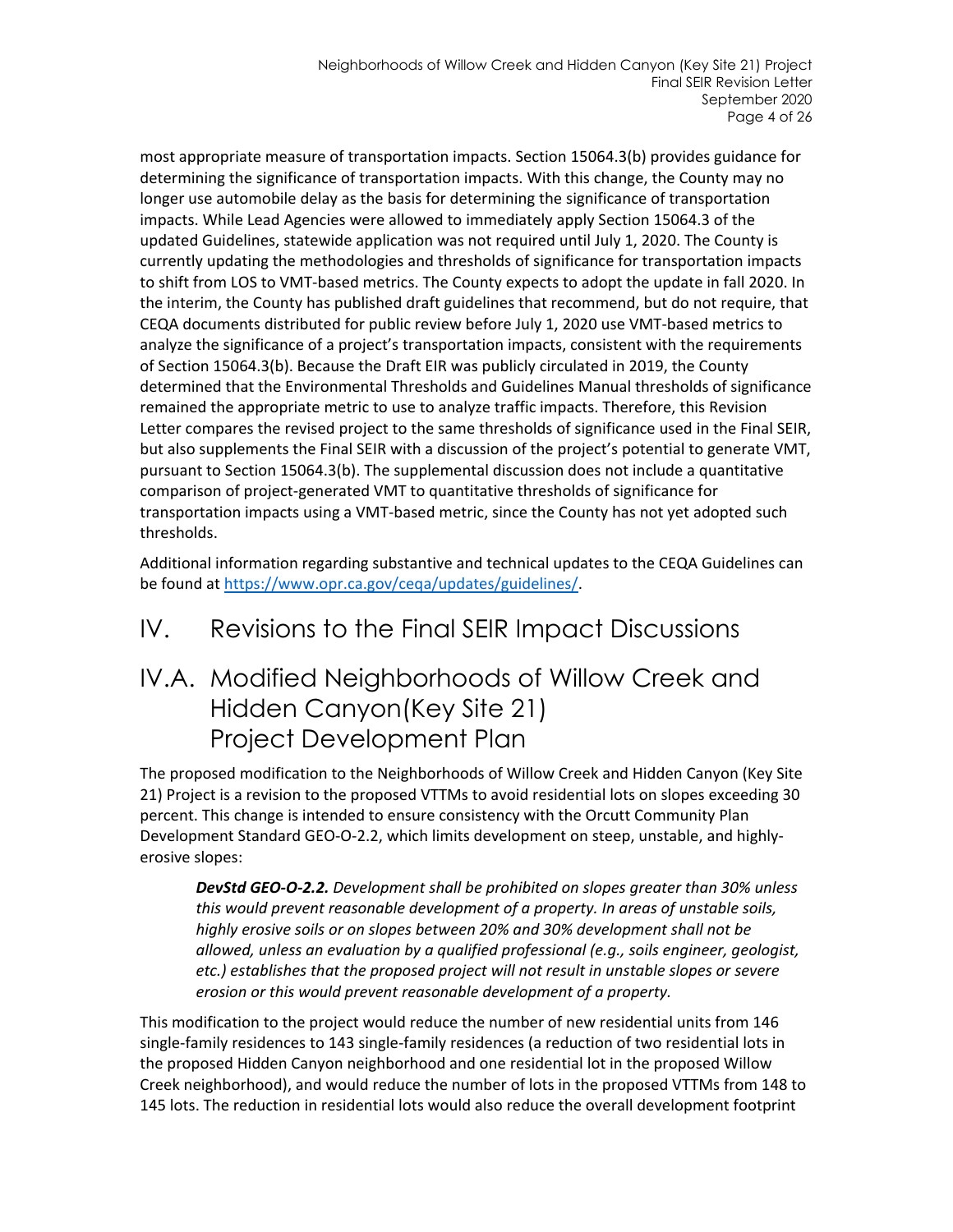of the project, increasing the project's amount of private undisturbed open space from 96.7 acres to 109.9 acres. Managed open space, including the landscape, trailhead, public hiking trails, and fuel modification areas, would be reduced from 29.8 acres to 20.5 acres. The revised proposed lot lines are shown in [Figure 1a](#page-6-0)n[d Figure 2.](#page-7-0) These figures highlight the portions of the proposed tract maps planned for residential development in the original version of the project evaluated in the Final SEIR that have since been removed from the proposed residential lots.

On a development-wide basis, grading operations for the revised project would result in 1,148 cubic yards (net) of cut in the proposed Hidden Canyon neighborhood and 4,562 cubic yards (net) of cut in the proposed Willow Creek neighborhood, as compared to 84,367 cubic yards (net) of cut in the Hidden Canyon neighborhood and 27,031 cubic yards (net) of fill in the Willow Creek neighborhood required for the original project. As with the original project, no offsite import or export of grading material is anticipated.

## IV.B. Environmental Discussion of Proposed Project Revision

The following discussion compares the potential impacts of the revised Neighborhoods of Willow Creek and Hidden Canyon (Key Site 21) Project to the original project evaluated in the Final SEIR.

### **Aesthetics/Visual Resources**

The revised project would result in three fewer new single-family residences than the original project evaluated in the Final SEIR (a reduction of two residential lots in the proposed Hidden Canyon neighborhood and one residential lot in the proposed Willow Creek neighborhood). The proposed lot lines are revised to reduce the overall residential development footprint of the project, but the size and scale of future residential units would not be changed. The location of the eliminated lots would be visible from portions of the Rancho Maria Golf Club (RMGC) public golf course but would not be visible from State Route 1.

For the revised project, applicable OCP EIR Mitigation Measures VIS-3 and VIS-4 would be implemented by Final SEIR Mitigation Measures AES-2(a) through AES-2(d), which describe design requirements for development near the open space overlay, retention basin design, landscape design, and infrastructure screening. Final SEIR Mitigation Measures AES-3 would continue to apply to the revised project, requiring exterior lighting to direct light overflow away from the open space areas. Overall, potential impacts to scenic vistas, scenic resources, and potential impacts associated with lighting and glare would remain less than significant with mitigation incorporated, as described in the Final SEIR. Final SEIR Mitigation Measures AES-2(a) through AES-2(d) would minimize potential impacts to the visual quality and open space character of the project site, but this impact would remain significant and unavoidable, as described in the Final SEIR.

### **Agricultural Resources**

The revised project would result in three fewer new single-family residences on a smaller footprint than the original project, which is a reduction in proposed residential development of approximately two percent. Similar to the original project evaluated in the Final SEIR, the revised project would not result in conversion of FMMP-designated Prime Farmland, Unique Farmland, or Farmland of Statewide Importance (Farmland), would not conflict with existing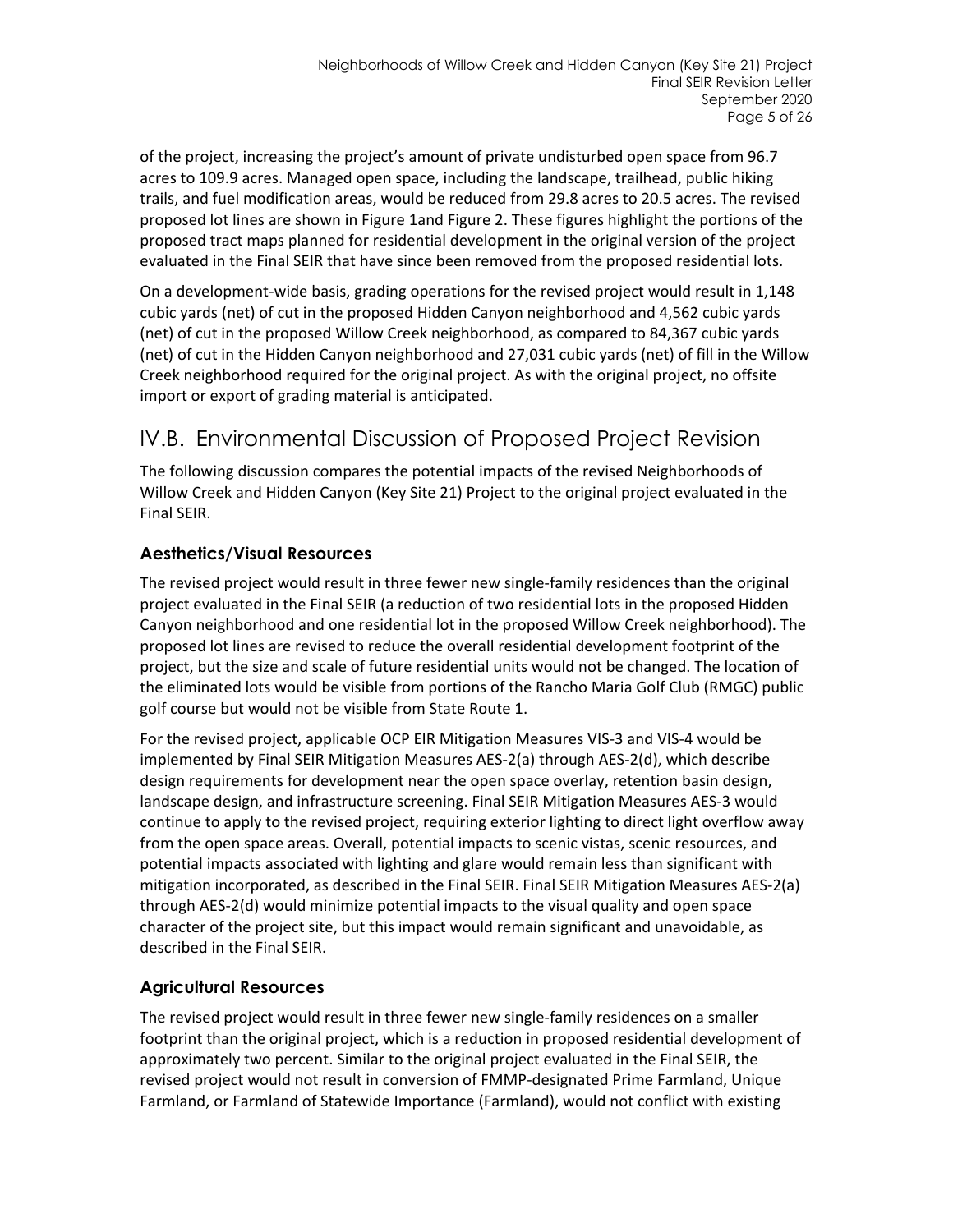Neighborhoods of Willow Creek and Hidden Canyon (Key Site 21) Project Final SEIR Revision Letter September 2020 Page 6 of 26

<span id="page-6-0"></span>

**Figure 1 Willow Creek Tract Map Modification Exhibit**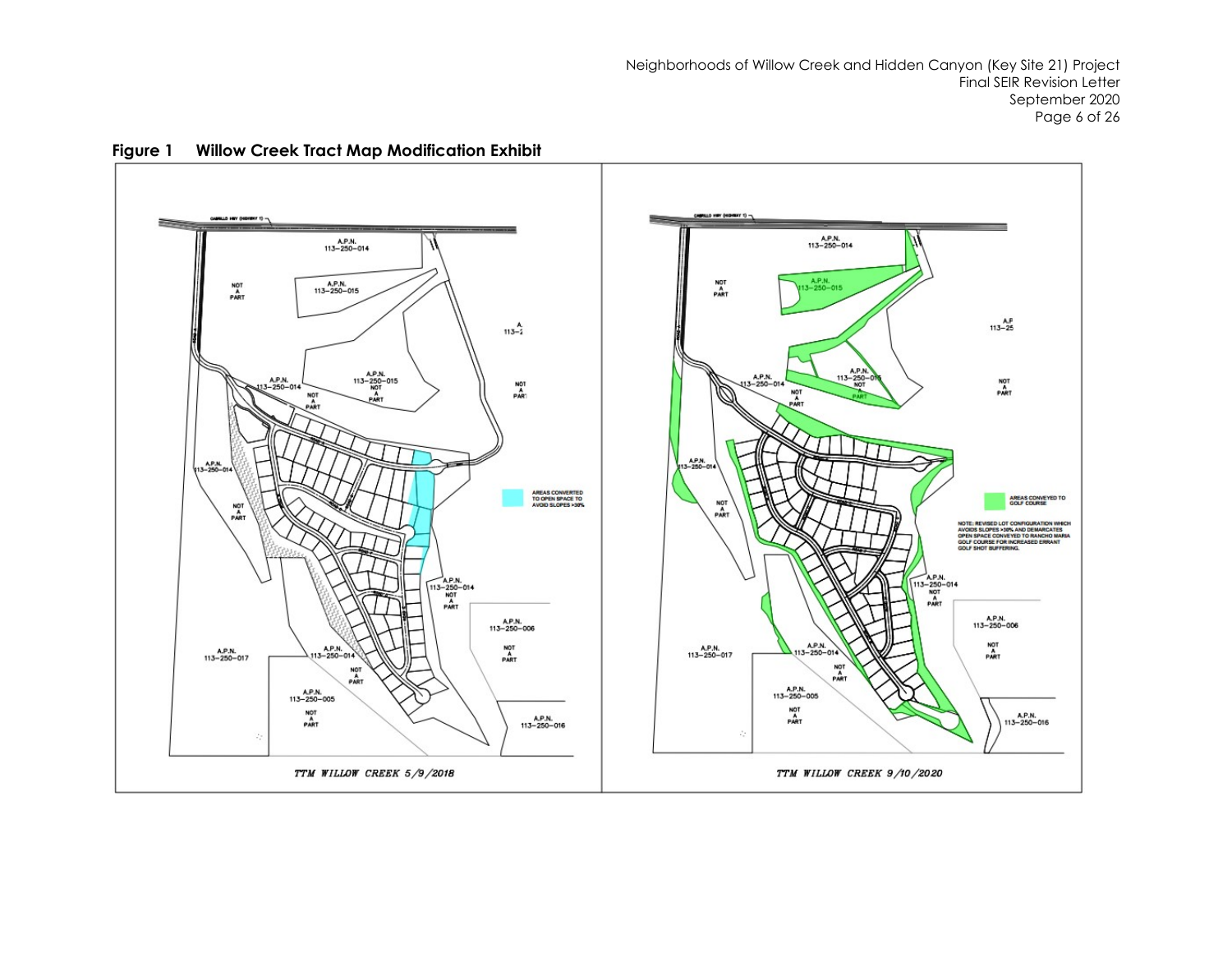Neighborhoods of Willow Creek and Hidden Canyon (Key Site 21) Project Final SEIR Revision Letter September 2020 Page 7 of 26

<span id="page-7-0"></span>

**Figure 2 Hidden Canyon Tract Map Modification Exhibit**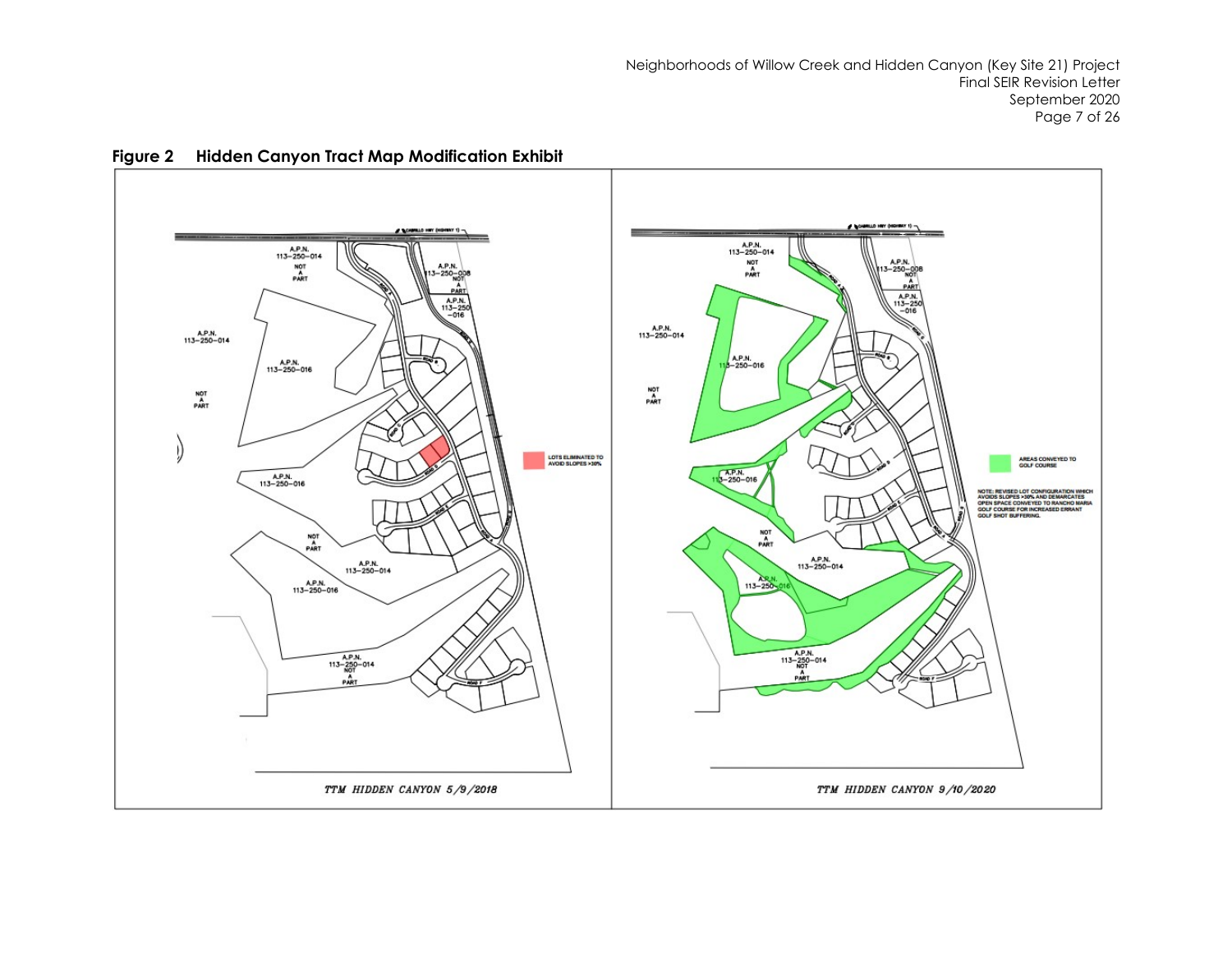zoning for agricultural use or a Williamson Act contract and would not involve any other changes that would convert farmland to non-agricultural use. Overall, potential impacts to agricultural resources associated with the revised project would be less than significant, as described in the Final SEIR.

### **Air Quality**

The revised project would result in three fewer new single-family residences on a smaller footprint than the original project, constituting a reduction in proposed residential development of approximately two percent. The reduced development footprint would proportionally reduce emissions and potential dust generation during the site preparation and grading phases of project construction. The California Emissions Estimator Model (CalEEMod) was used to estimate criteria pollutant emissions resulting from the proposed project. The CalEEMod results (see Appendix B to the Final SEIR for calculations) provide the average travel distance, vehicle trip numbers, and vehicle fleet mix estimated for the project. The revised project would result in a 3 percent increase in gross grading operations but would decrease net grading operations by 61 percent and would eliminate the need to truck soil between the Hidden Canyon and Willow Creek neighborhood sites. Consistent with the original project analyzed in the Final SEIR, no offsite import or export of grading material is anticipated. The reduction in net on-site grading activity and elimination of soil hauling trips between the proposed neighborhoods would also decrease short-term construction emissions during the construction period.

The analysis, conclusions, and mitigation requirements described in Section 4.3, Air Quality, of the Draft SEIR are consistent with the requirements described in the most recent Scope and Content of Air Quality Sections in Environmental Documents (June 2017). Long-term impacts from operational emissions would be proportionally reduced when compared to the original project. Overall, project-specific and cumulative regional air quality impacts associated with the revised project would be less than significant, as described in the Final SEIR.

### **Biological Resources**

The revised project would reduce the number of residential lots from 146 to 143, resulting in an incremental reduction in the development footprint in comparison to the original project. The project's amount of private, undisturbed open space in the two neighborhoods would increase from 96.7 acres to 109.9 acres, reducing biological impacts as compared to the original project. As with the original project, the revised project would result in potential impacts to special status plant species, special status animal species including the federally and State listed California tiger salamander (CTS) Santa Barbara County Distinct Population Segment (DPS), sensitive habitats including riparian areas, state and federally protected wetlands, wildlife movement, protected trees, and environmentally sensitive vegetation. The list of special status species that could potentially be affected by the project remains consistent with the special status species evaluated in Section 4.4, *Biological Resources*, of the Final SEIR (refer to Impact BIO-1 and Impact BIO-2 of the Final EIR).

Implementation of Final SEIR Mitigation Measures BIO-1(a) through BIO-1(b), BIO-2(a) through BIO-2(k), BIO-3(a) through BIO-3(d), BIO-4(a) through BIO-4(d), BIO-5(a) through BIO-5(d), BIO-6(a) through BIO-6(b), and BIO-7 would reduce biological impacts to a less than significant level by requiring avoidance, minimization, and restoration of sensitive resources, incorporation of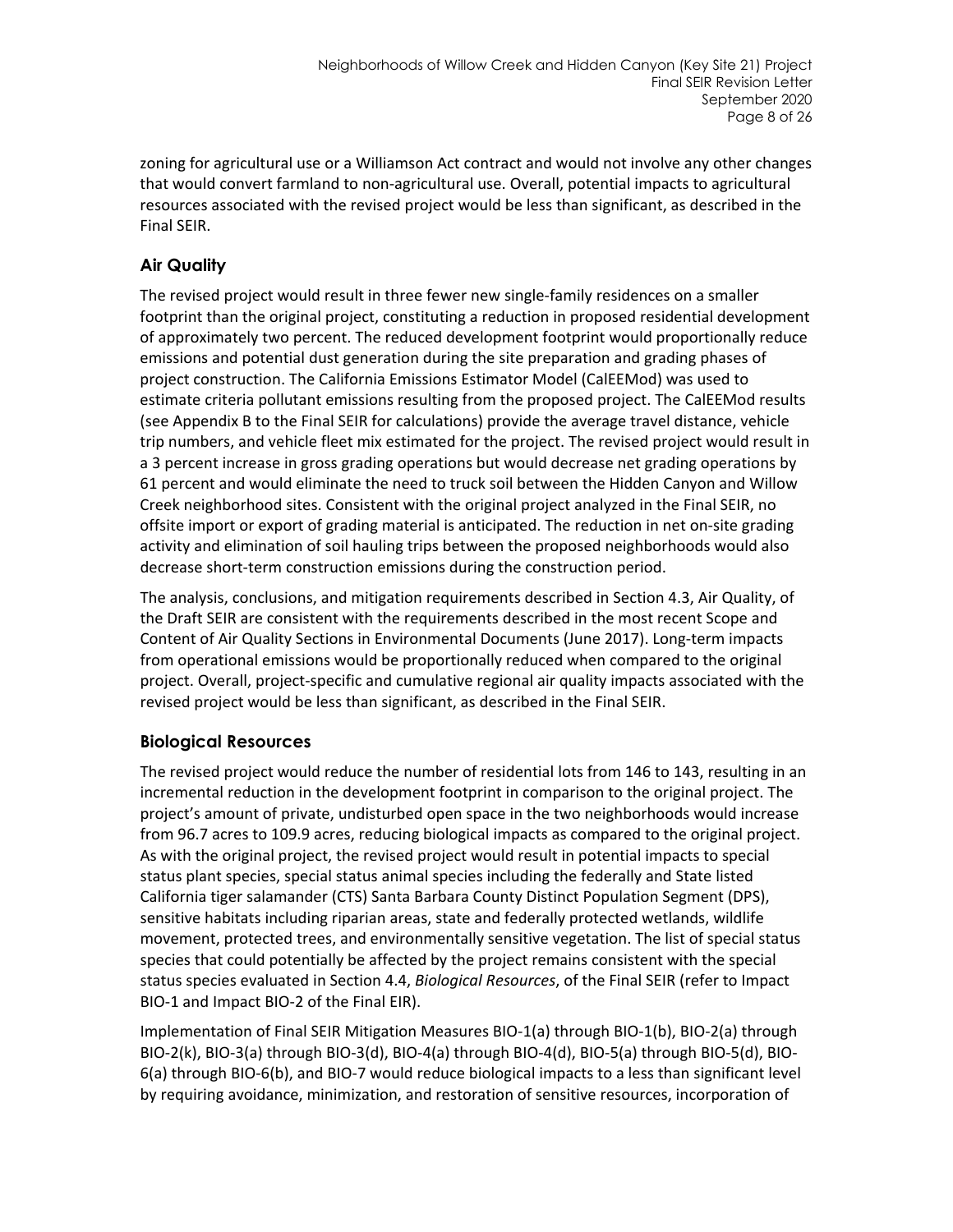species protection measures into the Open Space Management Plan (OSMP), wetland and drainage avoidance and mitigation, pre-construction surveys, resources agency consultation, preparation of the tree replacement plan, preparation of Worker Environmental Awareness Program (WEAP), preparation of the fuel management plan, and construction Best Management Practices. With the exception of potential impacts to CTS, implementation of these required mitigation measures would ensure that the revised project would have a less than significant impact on biological resources, as described in the Final SEIR. Due to lack of available off-site locations for CTS compensatory mitigation within the West Santa Maria/Orcutt metapopulation area, potential impacts to CTS would remain significant and unavoidable. Cumulative biological resources impacts would remain significant and unavoidable, due to cumulative loss of sensitive habitats in general, and in particular to loss of upland and potentially suitable aquatic habitat for CTS and federally listed California red-legged frog (CRLF) in northern Santa Barbara County, as described in the Final SEIR.

### **Cultural Resources and Tribal Cultural Resources**

As identified in the Final SEIR, new development on the project site has the potential to result in direct and/or indirect impacts to known and previously undiscovered archaeological resources and tribal cultural resources. The revised project would reduce the number of residential lots from 146 to 143, resulting in an incremental reduction in the development footprint in comparison to the original project. While the revised project would reduce the development footprint and would proportionally reduce potential impacts to archaeological and tribal cultural resources, new residential development on Key Site 21 would still be subject to Final SEIR Mitigation Measures CUL-1 (a) through CUL-1(c) and CUL-2, which require avoidance of CA-SBA-1169/H, archaeological monitoring during construction, and tribal cultural resources consultation and preservation in the event that previously undiscovered tribal cultural resources are identified during implementation of the project. Due to the overall sensitivity of the project area, construction monitoring and discovery measures consistent with the County Cultural Resource Guidelines would reduce impacts to unknown cultural resources and tribal cultural resources to a less than significant level. Project-specific and cumulative impacts to cultural resources and tribal cultural resources would remain significant but mitigable.

### **Energy**

The revised project would result in three fewer new single-family residences than the original project, reducing the proposed residential development by approximately two percent and resulting in proportionally reduced energy demand. Section 4.6, Energy, of the Final SEIR includes an estimate of the original project's estimated energy demand, including fuel consumed by passenger vehicles; natural gas consumed for heating residences; and electricity consumed in residences for functions including, but not limited to, lighting, water conveyance, and air conditioning.

The proposed residences would require permanent grid connections for electricity and natural gas. Construction of the proposed residences would comply with the 2019 California Building Energy Efficiency Standards for Residential Buildings and CalGreen (California Code of Regulations Title 24, Parts 6 and 11). These standards require the provision of electric vehicle supply equipment, water-efficient plumbing fixtures and fittings, recycling services, and other energy-efficient measures. In addition, consistent with the requirements of Section 150.1(c)14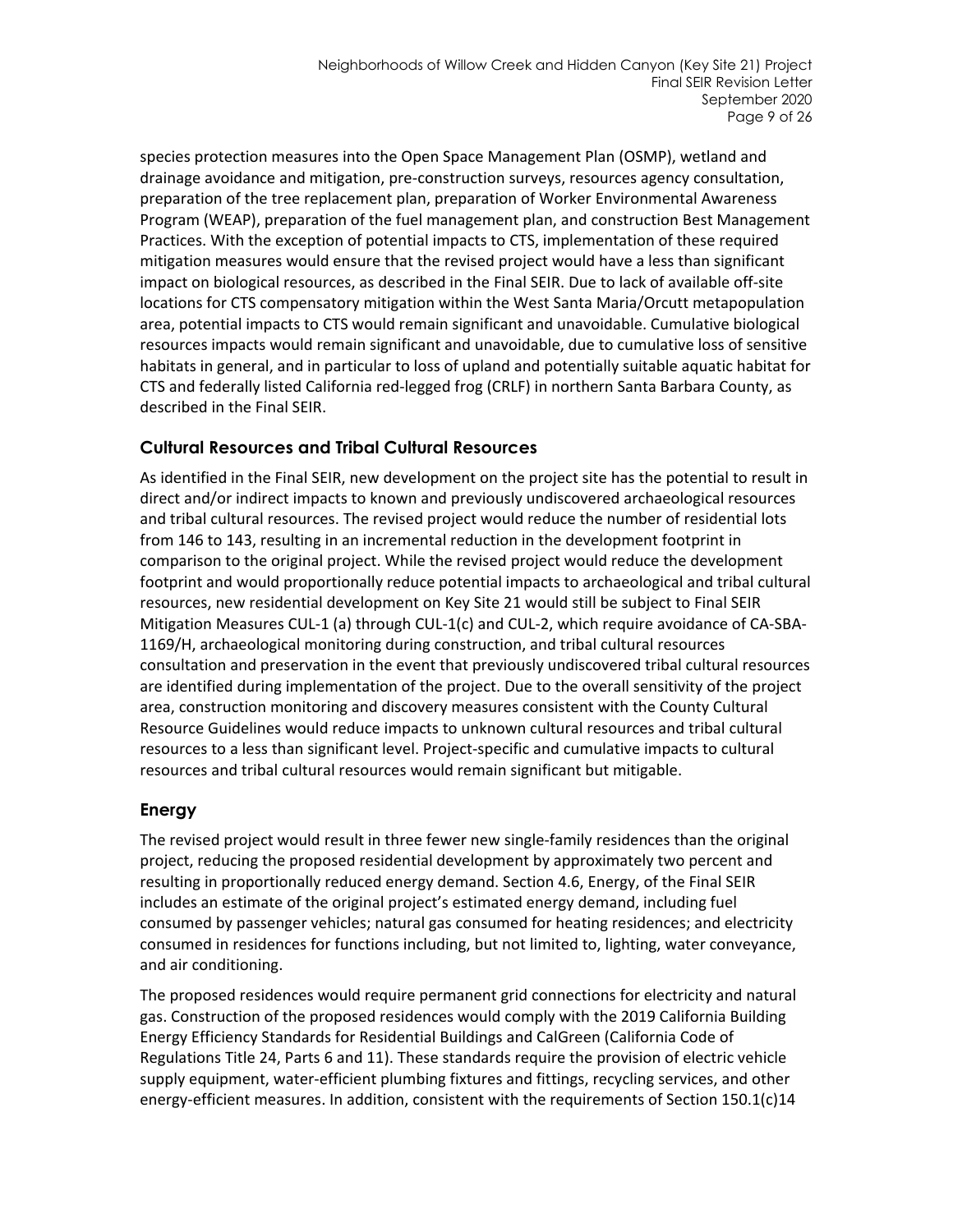of the 2019 California Building Energy Efficiency Standards, new residential structures are required to install solar panels with annual electrical output equal to or greater than the dwelling's annual electrical usage.

As described above, in comparison to the original project evaluated in the Final SEIR, the revised project would result in two percent fewer single-family residences and would therefore result in proportionally reduced electricity and natural gas consumption, as well as reduced vehicle travel. Therefore, the revised project would not result in the wasteful, inefficient, or unnecessary consumption of energy resources during project construction or operation.

As with the original project, the project would be consistent with the applicable ECAP measures related to renewable energy and energy efficiency, and no impact would occur in relation to state and local plans for renewable energy and energy efficiency. As described in the Final SEIR, no mitigation measures are required because the impacts related to energy were found to be less than significant.

### **Fire Protection**

Section 4.7, Fire Protection, of the Final SEIR evaluates the project's potential to impact fire protection services or exacerbate wildfire risks and concludes the project would result in less than significant impacts. The revised project would result in three fewer new single-family residences than the original project, reducing the proposed residential development by approximately two percent and resulting in proportionally reduced demand for fire protection services. The reduced project footprint would incrementally reduce potential wildfire risks, although the location of the reduced lots would generally be in the interior of Key Site 21, and would not substantially modify the distance between proposed single-family residences and Moderate, High, or Very High Fire Hazard Severity Zones in comparison to the original project. Overall, the impacts of the revised project with regard to fire protection services and wildfire risks would be less than significant, as described in the Final SEIR.

#### **Geologic Processes**

As identified in the Final SEIR, new development on the project site has moderate potential for damage due to expansive soils that pose a risk for settlement and would involve grading activities on steep slopes which create a potential for landslides and other soil stability hazards. The revised project would reduce the number of residential lots from 146 to 143 and adjust the proposed lot lines to avoid residential units on slopes exceeding 30 percent. This change is intended to ensure consistency with the Orcutt Community Plan Development Standard GEO-O-2.2, which limits development on steep, unstable, and highly-erosive slopes. While the revised project would reduce development on steep slopes, proposed residential lots would still be located on slopes that may exceed 20 percent. Therefore, the revised project would be subject to similar geologic hazards and implementation of Final SEIR Mitigation Measures GEO-2, GEO-3, and GEO-4 would reduce potential impacts associated with slope stability, erosion, and expansive soils to a less than significant level by requiring future development to be engineered according to the requirements of the Soils Engineering Report and Engineering Geology Investigation, and compact fill to a minimum relative density of 95 percent.

The revised project's reduced footprint would incrementally reduce potential impacts to paleontological resources. However, Final SEIR Mitigation Measures GEO-5(a) and GEO-5(b)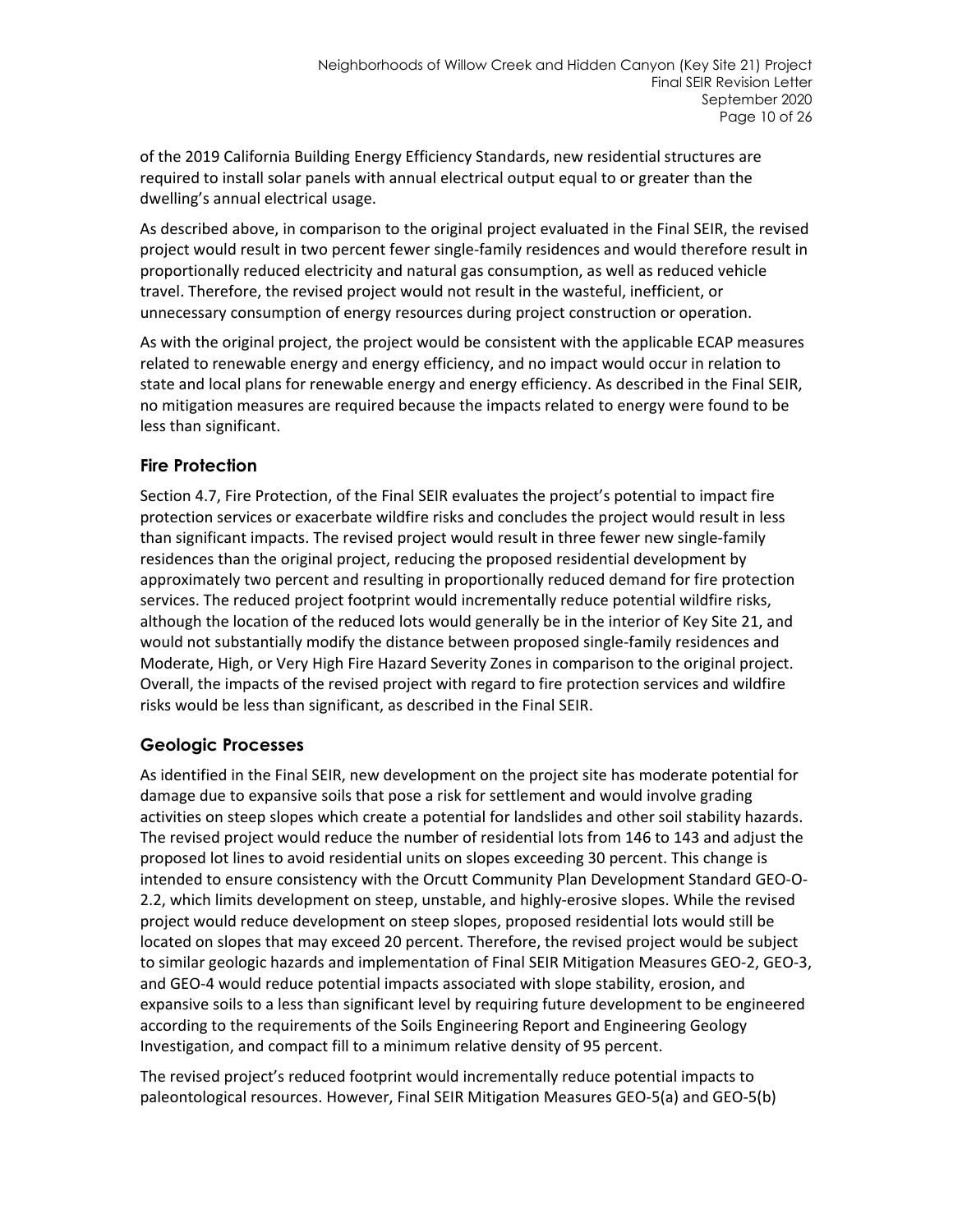would require construction management practices that would ensure potential impacts to paleontological resources during construction would remain less than significant. Similar to the original project, project-level impacts associated with geologic hazards would be significant but mitigable, as described in the Final SEIR.

### **Greenhouse Gas Emissions**

Section 4.6, Greenhouse Gas Emissions, of the Final SEIR identifies that the original project would result in approximately 1,668.5 MT  $CO<sub>2</sub>e$ /year. Based on a service population of 431 newresidents, this annual total equates to 3.9 MT CO<sub>2</sub>e/SP/year. The annual per-SP estimate of the project's emissions was found to exceed the locally-appropriate 2024 project-specific threshold of 3.3 MT  $CO<sub>2</sub>e/SP/year$  used in the Final SEIR.

As described in the Air Quality discussion above, the revised project would result in three fewer new single-family residences than the original project, reducing the proposed residential development by approximately two percent and generating proportionally lower greenhouse gas (GHG) emissions. However, the annual GHG emissions of the revised project would still exceed the locally-appropriate 2024 project-specific threshold of 3.3 MT CO<sub>2</sub>e/SP/year used in the Final SEIR. As with the original project, Mitigation Measure GHG-1 would reduce GHG emission rates to below the significance criteria by requiring the project developer to prepare a GHG Reduction Program including specific GHG reduction measures and carbon offsets as needed to reduce the project's emissions below the identified significance criteria. Mitigation Measure GHG-1 includes the option of purchasing GHG reduction credits to achieve emissionreduction requirements. Therefore, the revised project's potential impacts associated with GHG emissions and climate change would be less than significant with mitigation, as described in the Final SEIR.

### **Land Use**

The revised project would result in three fewer residential lots than the original project evaluated in the Final SEIR. The revised project would be required to comply with applicable policies and developments standards in the Orcutt Community Plan. Land use impacts related to overall compatibility of the revised project with adjacent land uses would be similar to the original project. Mitigation measures related to visual resource changes that could result in longterm compatibility conflicts, including Final SEIR Mitigation Measures AES-2(a) through AES-2(d), and AES-3 would continue to apply. These measures describe design requirements for development near the open space overlay, retention basin design, landscape design, infrastructure screening, and exterior lighting. Therefore, the revised project's land use impacts would be less than significant with mitigation, as described in the Final SEIR.

### **Noise**

The revised project would result in less construction-related noise than the original project because fewer new single-family residences would be developed on the project site. Sensitive receptors nearest to the project site include single-family residences located approximately 75 feet north and 500 feet north of the Key Site 21 boundary at the northeast corner of the site. The adjacent RMGC public golf course is not identified by the County as a noise sensitive receptor. However, due to concerns expressed during the NOP process with regard to potential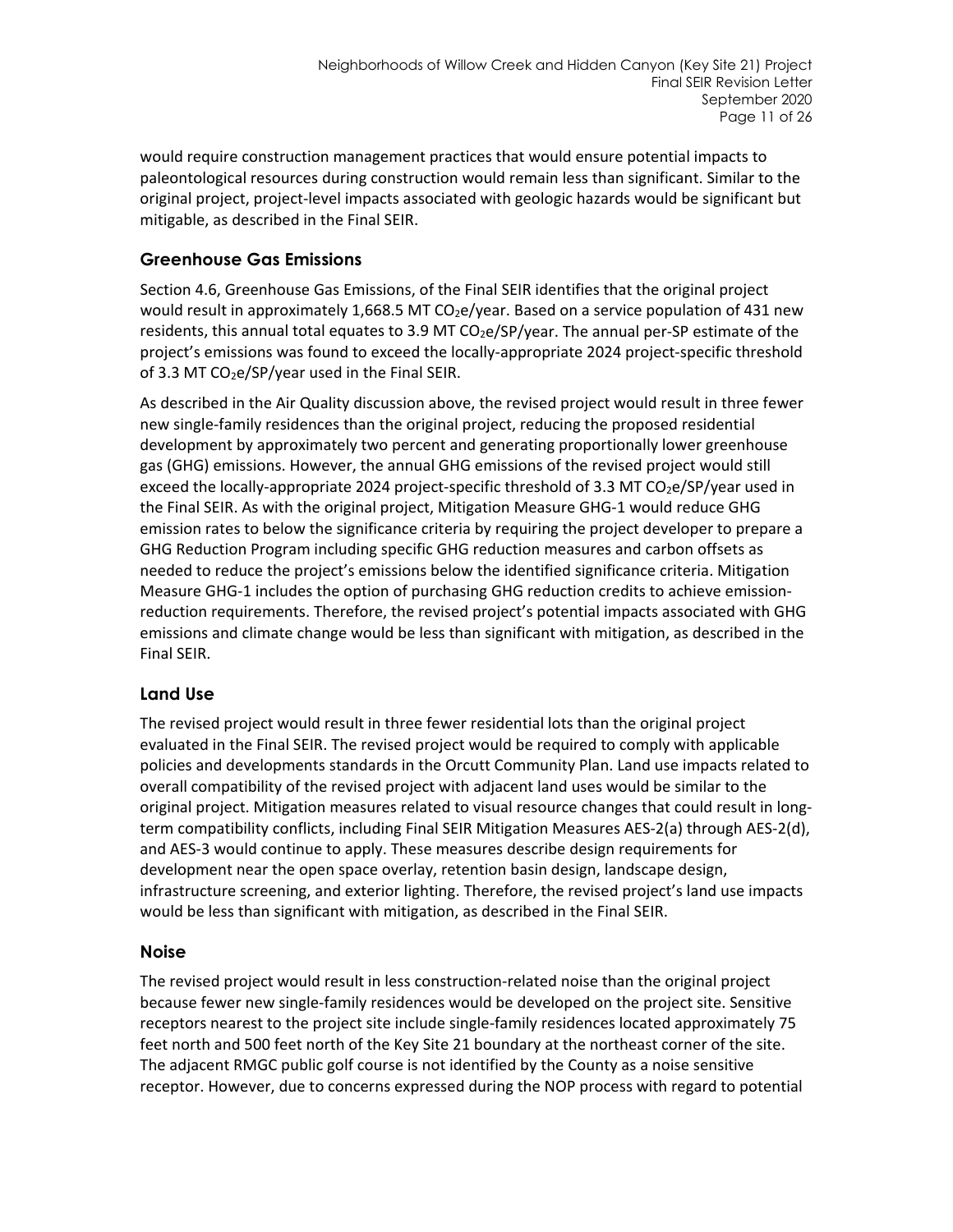impacts to patrons at the RMGC from project construction noise, potential temporary construction noise levels at the RMGC were evaluated in the Final SEIR.

Construction of the revised project would continue to require Final SEIR Mitigation Measures N-1(a) and N-1(b) to prevent significant construction noise impacts with construction hour limitations and construction noise control measures for stationary construction equipment.

The layout of residential development in the Hidden Canyon and Willow Creek neighborhoods would be similar to the original project, except the number of residential lots has been reduced from 146 to 143, and lot lines have been adjusted to ensure new development would not occur on slopes exceeding 30 percent. Long-term noise impacts and traffic noise impacts associated with the original project were found to be less than significant in the Final SEIR, and the revised project would not substantially affect or modify this conclusion. Overall, the revised project's potential noise impacts would be less than significant with mitigation, consistent with the conclusions of the Final SEIR.

### **Public Services and Recreation**

The revised project would result in three fewer new single-family residences than the original project evaluated in the Final SEIR, which would reduce demand on public service facilities, including schools, water infrastructure, wastewater infrastructure, and solid waste collection and disposal services. The revised project would revise the proposed lot lines but would not result in any changes to planned utilities in a manner that would substantially alter the Final SEIR conclusions for these topics. The reduction in proposed residential development of approximately two percent under the revised project would proportionally reduce demand for public services including schools, water and wastewater infrastructure, solid waste capacity, recreational resources, and police protection services. Overall, project-specific impacts to schools, water infrastructure, wastewater infrastructure, recreation, and police protection would be less than significant, as described in the Final SEIR. Similar to the original project, the revised project would result in significant and unavoidable solid waste and cumulative solid waste impacts.

#### **Transportation and Circulation**

As with the original project, the revised project would contribute new peak hour vehicle trips onto area roadways. The revised project would result in three fewer single-family residences, a reduction in proposed residential development of approximately two percent, and would therefore result in proportionally fewer vehicle trips from new development in comparison to the original project evaluated in the Final SEIR. The reduced vehicle trips associated with the revised project would not represent a substantial reduction in the overall volume of new vehicle trips when compared to the original project. The discussion that follows compares the revised project's potential to generate new vehicle trips to the County's adopted Environmental Thresholds and Guidelines Manual thresholds of significance, similar to the Final SEIR analysis of transportation impacts. This discussion does not include a quantitative comparison of projectgenerated VMT to quantitative thresholds of significance for transportation impacts using a VMT-based metric, since the County has not yet adopted such thresholds. However, this discussion does include a description of the revised project's potential to generate new VMT, pursuant to Section 15064.3(b), for informational purposes.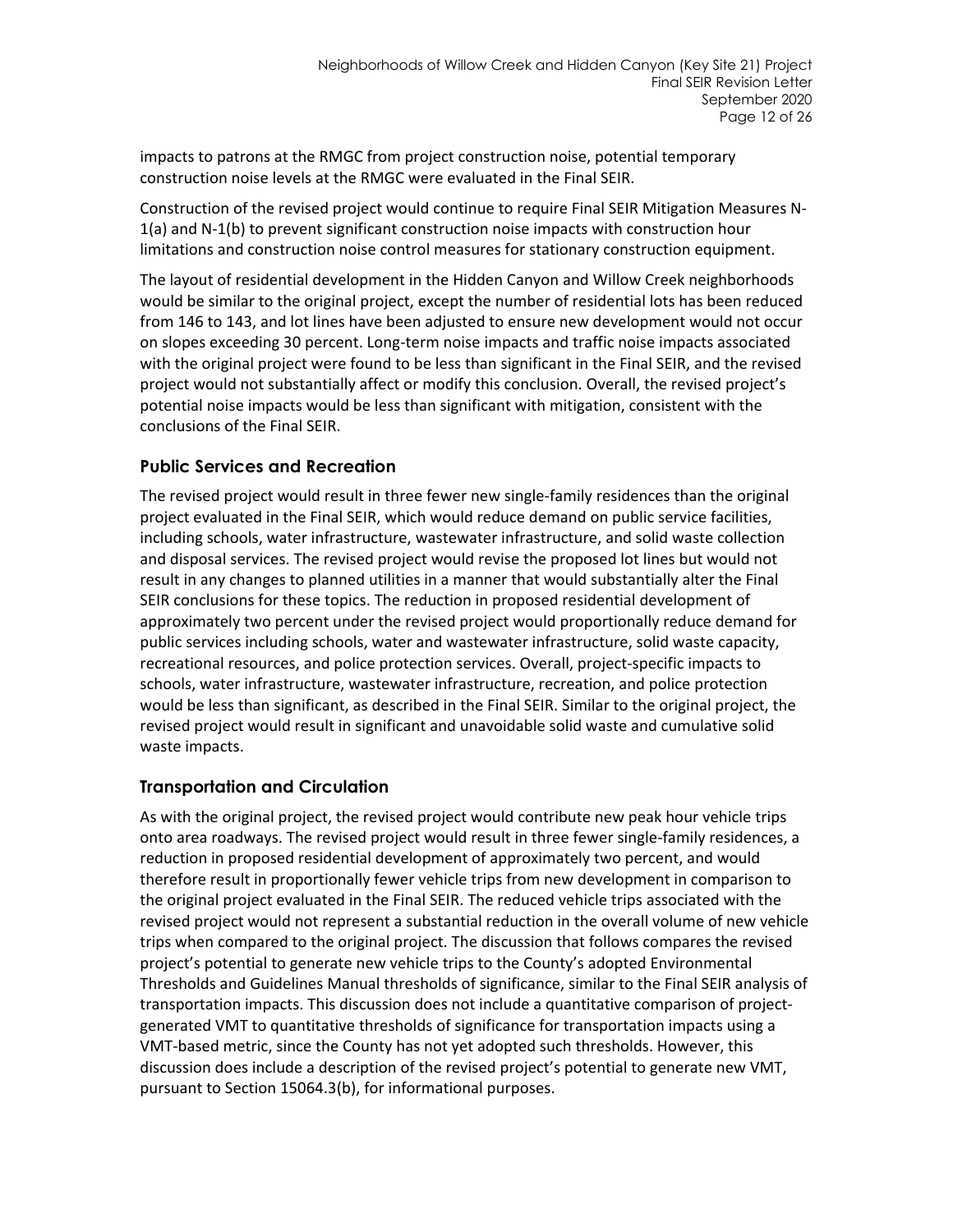The Traffic and Circulation Study prepared for the Final SEIR (May 2019, Final SEIR Appendix K) includes traffic counts for the study area, which is generally bounded by Black Road to the west, SR 135 to the east, Union Valley Parkway to the north and the SR 1 to the south. Based on County Level of Service (LOS) standards, new peak hour trips added to the Foxenwood Lane/Clark Avenue intersection, which is forecast to operate at LOS F during the AM and PM peak traffic hours under cumulative conditions, would constitute a potentially significant transportation impact. Similar to the original project, the revised project would be required to pay transportation fees to the County to offset the project's contributions to the cumulative Orcutt Transportation Improvement Plan (OTIP) impacts on traffic and circulation. The OTIP contains a listing of roadway and intersection improvements, neighborhood "traffic calming" measures and other roadway improvements (i.e., sidewalks, bus turn outs, etc.) that would mitigate future development while reducing travel times throughout the planning area. Installation of a traffic signal at the Foxenwood Lane/Clark Avenue intersection would result in a signalized corridor from Foxenwood Lane to Orcutt Road with coordinated traffic signals, and the intersection would operate at LOS C or better under cumulative conditions. However, the SR 135 ramps immediately east of the intersection and Orcutt Creek corridor west of the intersection have historically represented physical constraints that limit signalization options at this intersection. In addition, the cumulative traffic volumes do not satisfy traffic signal warrants. County Public Works/Transportation Division has implemented left-turn restrictions by installing flexible posts along the Clark Avenue median. Public Works will be studying the impacts of left-turn restrictions and use that information for the final median improvement design the County will be installing. While implementation of the left-turn restrictions would increase the intersection's operation to acceptable levels of service under cumulative conditions, this has not been identified as a permanent solution, and no project is approved or funded for this intersection. Therefore, for the purpose of the Final SEIR analysis, signalization of the Foxenwood Lane/Clark Avenue intersection was found to be potentially infeasible. As a result of this conclusion, the project contribution to cumulative impacts would remain significant and unavoidable (Class I), as was the case with the original project.

The County is currently updating the methodologies and thresholds of significance for transportation impacts to shift from LOS to VMT-based metrics. The County expects to adopt the update in fall 2020. In the interim, the County has published draft guidelines that recommend, but do not require, that CEQA documents distributed for public review before July 1, 2020 use VMT-based metrics to analyze the significance of a project's transportation impacts, consistent with the requirements of CEQA Guidelines Section 15064.3(b). Because the Draft EIR was publicly circulated in 2019, the County may determine the appropriate metric to use to analyze traffic impacts pursuant to Section 15064.3(b).

Access to the site is proposed via one full-access connection to SR 1 at the western boundary of the site and one full-access connection to SR 1 between the RMGC entrance and the eastern boundary of the site. Secondary (emergency) access is proposed via a right-turn in-and-out only connection to SR 1 and a driveway that would extend from the RMGC parking lot. As with the analysis for the original project, project access and design would not result in new or exacerbated safety issues at these locations.

For informational purposes, the Final SEIR includes an estimate of the VMT that would be generated by the project. The CalEEMod results (see Appendix B and Appendix H to the Final SEIR for the Air Quality Analysis and Greenhouse Gas Emissions Technical Reports, which include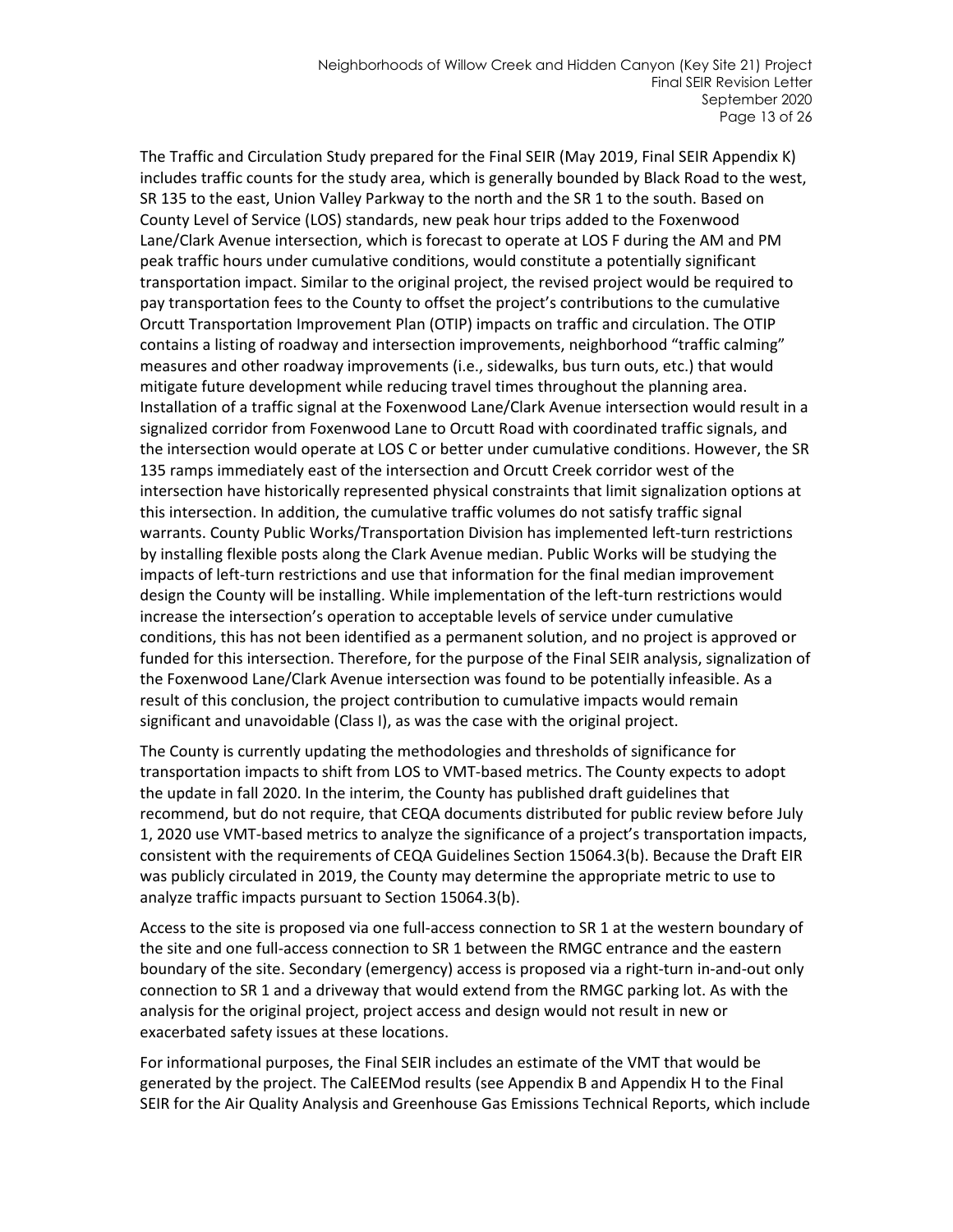VMT calculations) provide the average travel distance, vehicle trip numbers, and vehicle fleet mix estimated for the project. The trip generation rates calculated in the project Traffic and Circulation Study (Appendix K to the Final SEIR) were used as inputs in CalEEMod*.* These values represent a reasonable basis on which to estimate the project's annual VMT. As described in Appendix B and Appendix H to the Final SEIR, the original project would result in approximately 2,533,770 annual VMT. As described above, the revised project would result in two percent fewer new single-family residences and would therefore result in proportionally fewer VMT than the original project.

### **Water Resources and Flooding**

The reduction of the development footprint and reduced number of new single-family residences would result in a proportional reduction of water consumption, as well as potential impacts to water quality and hydrologic resources. The reduction in grading operations would reduce potential water quality impacts during construction of the revised project. Construction activity would still be subject to the requirements of an NPDES permit and would require preparation of a SWPPP and compliance with the County's grading ordinance and standard County conditions of approval.

Although the total area of impermeable surfaces created by development of the revised project would be incrementally reduced in comparison to the original project, the project includes Low Impact Design (LID) features, including recirculating, point-of-use water heaters, low flow plumbing fixtures, drought tolerant landscaping, water-efficient irrigation systems, and efficient use of water from roof drains for landscape irrigation, designed to comply with Santa Barbara County Flood Control District (SBCFCD) requirements.

The reduction in proposed residential development of approximately two percent under the revised project would proportionally reduce water demand. Mitigation Measure WR-3, which requires modern drilling, analysis and well construction techniques to ensure new wells would meet the OCP Policy WAT-O-5 standard for TDS concentrations of 425 mg/L, would continue to be required. Impacts to the overdrafted Santa Maria groundwater basin (SMGB) would remain adverse, but less than significant. Overall, the revised project's impacts to water resources would be less than significant, as described in the Final SEIR. Cumulative impacts to water resources would remain less than significant.

### **Other CEQA Required Discussions/Effects Found Not to be Significant**

The Final SEIR determined that there is no substantial evidence the original project would cause or otherwise result in significant environmental effects in the following resource issue areas: Forest Resources, Hazards and Hazardous Materials, Historic Resources, Mineral Resources, and Population and Housing, and growth inducing effects. The conditions on the project site with respect to these issue areas would not change under the revised project such that new or previously unidentified significant impacts would occur. The reduced development footprint for the revised project does not contain any significant forest land, hazardous materials sites, historic resources, or mineral resources. The reduction in the number of new single-family residences and overall development footprint under the revised project would result in less than significant impacts to each of these environmental topics, as described in the Final SEIR.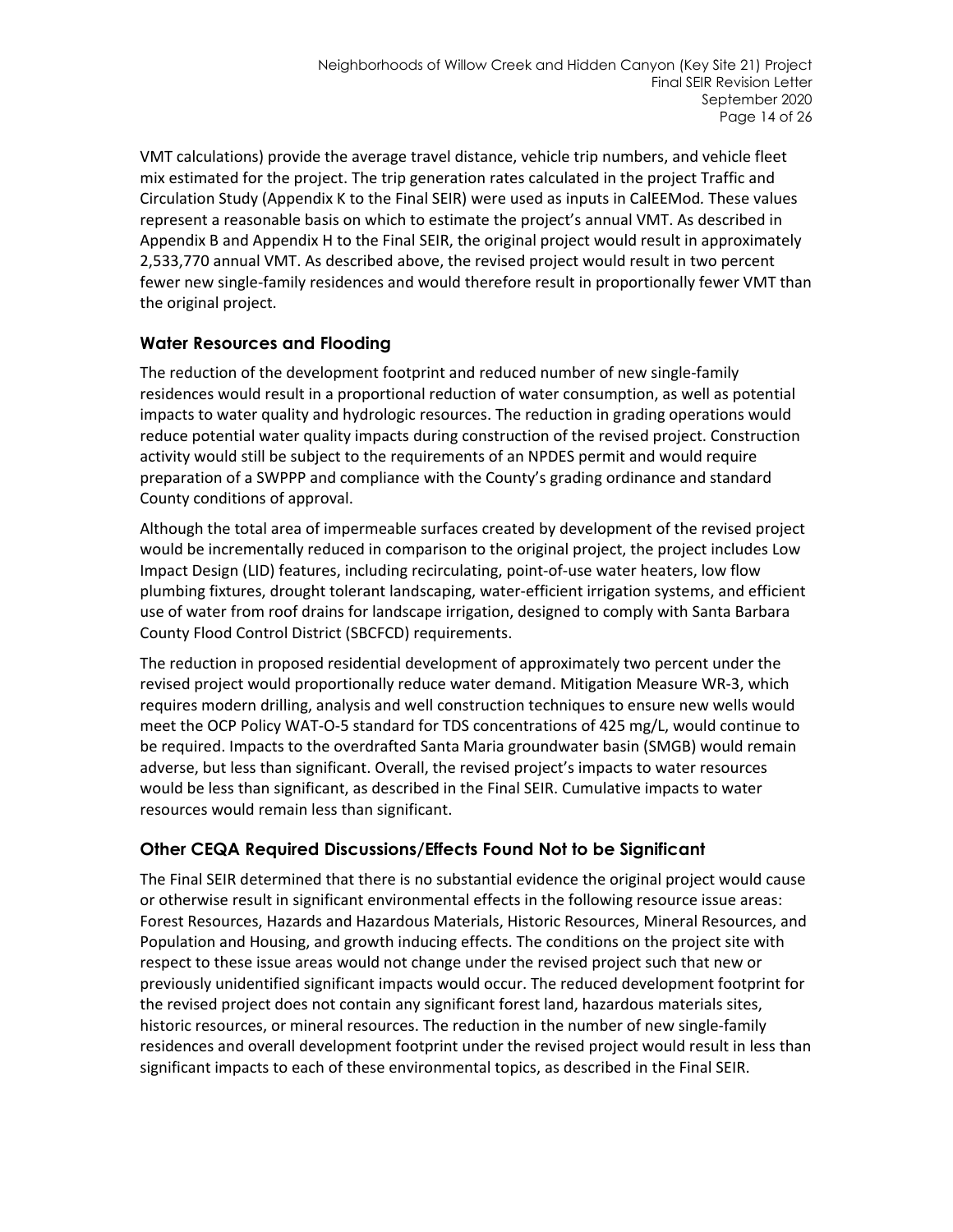#### **Policy Consistency**

[Table 1](#page-15-0) and [Table](#page-18-0) 2 show the Santa Barbara County Comprehensive Plan and Orcutt Community Plan policies for which the revised project would result in one or more revisions to the consistency analysis contained in Appendix I of the Final SEIR. Changes in text are signified by strikeouts (strikeouts) where text is removed and by bold font (bold font) where text is added. As shown, the revised project would not result in any new inconsistencies with the Santa Barbara County Comprehensive Plan or Orcutt Community Plan goals, policies, actions, and development standards that were not identified in the Final SEIR.

#### <span id="page-15-0"></span>**Table 1 Santa Barbara County Comprehensive Plan Policy Consistency**

| Land Use Element - Land Use Development Policies<br><b>Policy 2.</b> The densities specified in the Land Use Plan are<br><b>Consistent.</b> As described in Section 2, Project<br>Description, buildout of Key Site 21 would result in<br>maximums and may be reduced if it is determined that                                                                                                                                                                                               |  |
|----------------------------------------------------------------------------------------------------------------------------------------------------------------------------------------------------------------------------------------------------------------------------------------------------------------------------------------------------------------------------------------------------------------------------------------------------------------------------------------------|--|
|                                                                                                                                                                                                                                                                                                                                                                                                                                                                                              |  |
| such reduction is warranted by conditions specifically<br>146 143 dwelling units. The OCP identifies the project<br>applicable to a site, such as topography, geologic or<br>site as Planned Residential Development, 150 unit<br>maximum (PDR). Therefore, the proposed project<br>flood hazards, habitat areas, or steep slopes. However,<br>density may be increased under programs of the<br>would result in development within the allowable<br>Housing Element.<br>density in the OCP. |  |

#### **Land Use Element – Hillside and Watershed Protection Policies**

**Policy 1.** Plans for development shall minimize cut and fill operations. Plans requiring excessive cutting and filling may be denied if it is determined that the development could be carried out with less alteration of the natural terrain.

**Policy 2.** All development shall be designed to fit the site topography, soils, geology, hydrology, and any other existing conditions and be oriented so that grading and other site preparation is kept to an absolute minimum. Natural features, landforms, and native vegetation, such as trees, shall be preserved to the maximum extent feasible. Areas of the site which are not suited to development because of known soil, geologic, flood, erosion or other hazards shall remain in open space.

**Consistent.** The project would involve grading operations that would result in cut and fill of approximately 1,007,916 **1,037,**5**70** cubic yards (cy) of soil material. The proposed grading **would** is planned to be balanced between the Hidden Canyon and Willow Creek neighborhoods. No fill material would be imported to or exported from Key Site 21, and no fill material would be placed in the undeveloped natural open space areas.

In both neighborhoods, grading plans have been designed to minimize grading and site preparation operations by contouring slopes to provide smooth transitions between the graded areas and the adjacent natural land contours. Retaining walls outside of the building footprints would not exceed four feet in height. As discussed in Section 4.8, *Geologic Processes*, the project would require grading on slopes exceeding 20 percent for approximately 32 residential lots and approximately 11 road segments and would require grading on slopes exceeding 30 percent for 13 residential lots and six **approximately five** road segments. In addition, engineering designs for the project do not limit cut slope heights to 15 feet or lower. Slopes in excess of 15 feet in height as measured from the lowest finished grade would increase the potential for unstable hillsides, creating a potential for landslides and other soil stability hazards. Mitigation Measure GEO-1 **GEO-2** would be required to reduce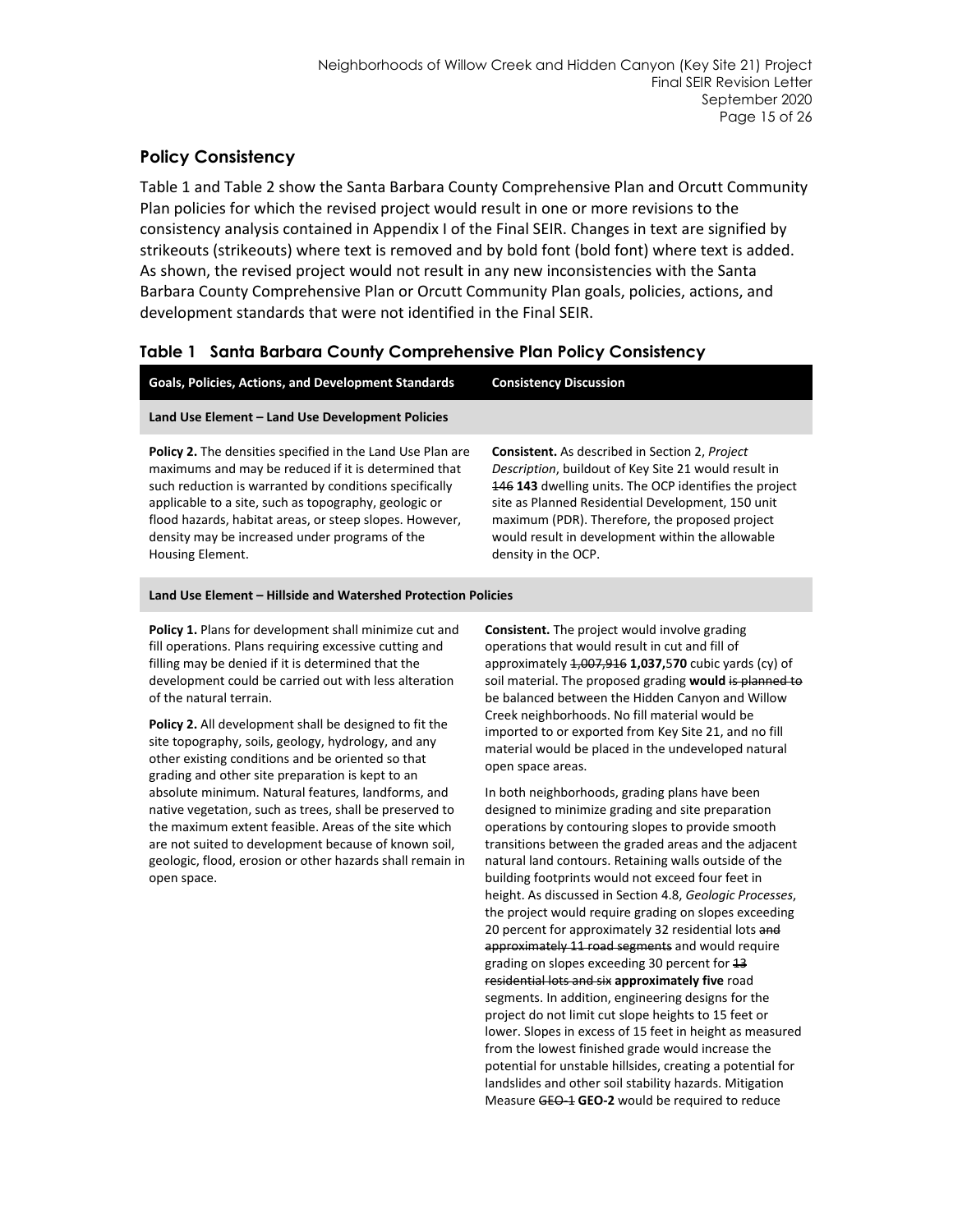|                                                                                                 | impacts resulting from locating development on<br>unstable soils. Project grading activities would be<br>subject to the County's grading ordinance, which<br>requires a grading permit and an Erosion and Sediment<br>Control Plan. Areas of the site which are not suitable<br>for development are identified to remain as<br>undeveloped open space.                                                                                                                                                                                                |
|-------------------------------------------------------------------------------------------------|-------------------------------------------------------------------------------------------------------------------------------------------------------------------------------------------------------------------------------------------------------------------------------------------------------------------------------------------------------------------------------------------------------------------------------------------------------------------------------------------------------------------------------------------------------|
| Land Use Element - Parks/Recreation Policies                                                    |                                                                                                                                                                                                                                                                                                                                                                                                                                                                                                                                                       |
| Policy 3. Future development of parks should emphasize<br>meeting the needs of local residents. | <b>Consistent.</b> As discussed in Section 4.12, Public<br>Services and Recreation, the proposed project would<br>provide on-site recreational components, including<br>approximately 96.7 109.9 acres of undisturbed open<br>space and 29.8 20.5 acres of privately managed open<br>space that would include landscape, fuel modification<br>areas, a trail staging area, and public recreational trail<br>that would be located along the eastern project<br>boundary. In addition, the applicant would be<br>required to pay Quimby Act park fees. |

#### **Land Use Element – Visual Resource Policies**

**Policy 3.** In areas designated as urban on the land use plan maps and in designated rural neighborhoods, new structures shall be in conformance with the scale and character of the existing community. Clustered development, varied circulation patterns, and diverse housing types shall be encouraged.

**Consistent**. The project site is located within the OCP area. The OCP provides a blueprint for the future development of the Orcutt community located in northern Santa Barbara County. The project site is located on Key Site 21, one of 45 designated "Key Sites" that were identified in the OCP as areas where future development would occur in the community. Key Site 21 is designated in the OCP as an Existing Developed Rural Neighborhood, an area within which development has occurred historically with lots smaller than those found in the surrounding Rural or Inner Rural Areas. The project site is zoned Planned Residential Development. The purpose of this zone district is to ensure comprehensively planned development of large acreage within designated urban areas intended primarily for residential use. The intent, in part, is to promote innovative residential design, allow a diversity of housing types, and provide recreational opportunities for both residents of the site and the public.

The proposed project would provide 146 **143** new residential units on Key Site 21, as anticipated by the County and in the OCP, and consistent with the policies and development standards set forth in the OCP. The housing types included in the project include 56 **54 larger** home sites within the Hidden Canyon neighborhood with lot sizes averaging **approximately** 18,000 **18,080** square feet. The Willow Creek neighborhood would be higher in density and would provide 90 **89** lots of an average size of **approximately** 11,375 square feet.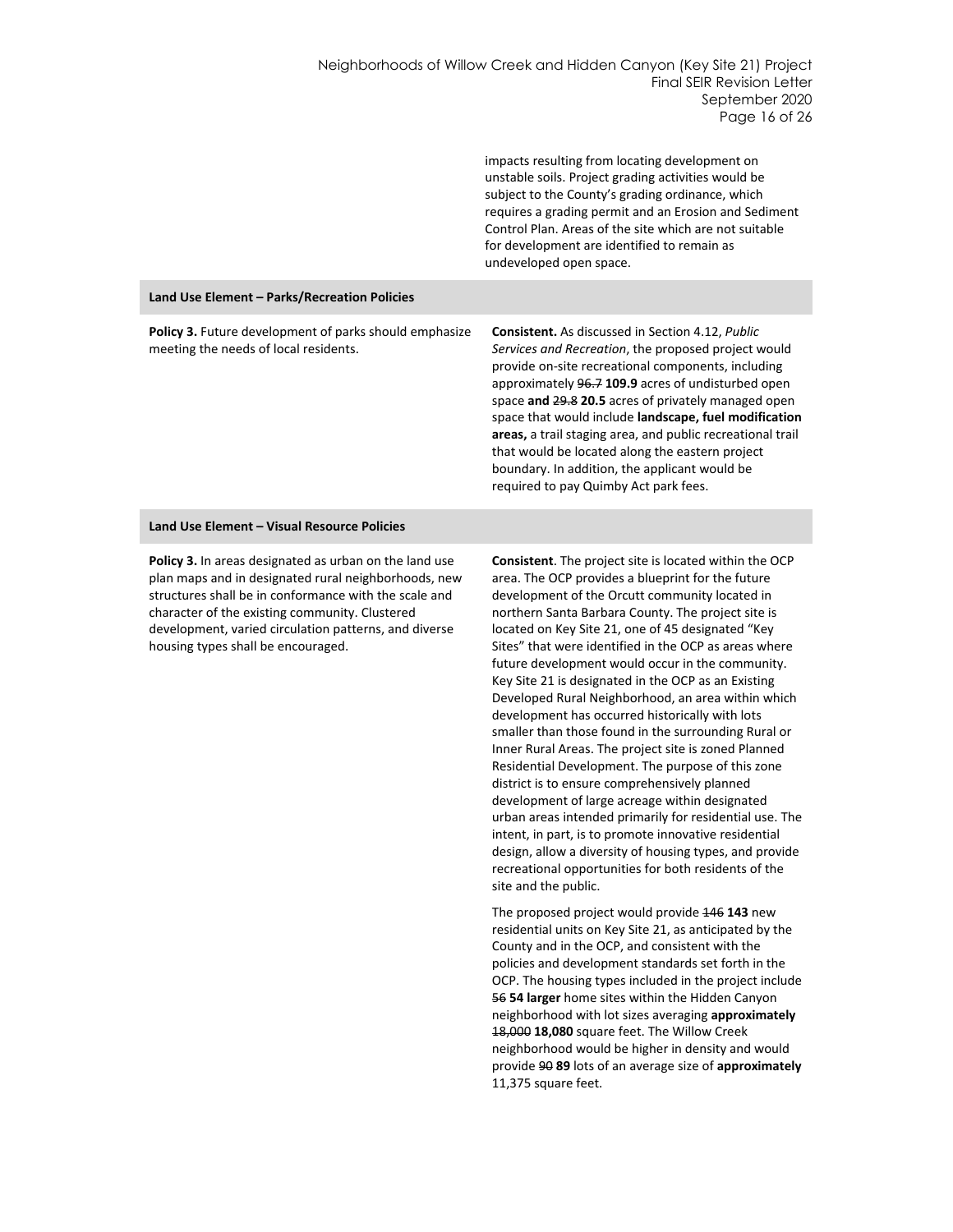#### **Housing Element**

**Policy 1.1.** Promote new housing opportunities adjacent to employment centers, and the revitalization of existing housing to meet the needs of all economic segments of the community, including extremely low income households, while bolstering the County's rural heritage and supporting each unincorporated community's unique character.

**Policy 2.1.** Encourage housing that meets the requirements of special needs households, as identified per State law, and promotes housing diversity (i.e., size, type, tenure, location, and affordability levels).

**Policy 3.1.** Promote equal housing opportunities for all persons in all housing types (ownership and rental, market-rate and assisted).

**Consistent.** The project site is located within the OCP area. The OCP provides a blueprint for the future development of the Orcutt community located in northern Santa Barbara County. The project site is located on Key Site 21, one of 45 designated "Key Sites" that were identified in the OCP as areas where future development would occur in the community. Key Site 21 is designated in the OCP as an Existing Developed Rural Neighborhood, an area within which development has occurred historically with lots smaller than those found in the surrounding Rural or Inner Rural Areas. The project site is zoned Planned Residential Development. The purpose of this zone district is to ensure comprehensively planned development of large acreage within designated urban areas intended primarily for residential use. The intent, in part, is to promote innovative residential design, allow a diversity of housing types, and provide recreational opportunities for both residents of the site and the public.

The project site is not located adjacent to an employment center. However, the project site is located within close proximity to Old Town Orcutt which may provide employment opportunities. The proposed project would provide 146 **143** new residential units on Key Site 21, as anticipated by the County and in the OCP, and consistent with the policies and development standards set forth in the OCP. The housing types included in the project include 56 **54** larger home sites within the Hidden Canyon neighborhood with lot sizes averaging **approximately** 18,000 **18,080** square feet. The Willow Creek neighborhood would be higher in density and would provide 90 **89** lots of an average size of **approximately** 11,375 square feet. The County's Regional Housing Needs Allocation (RHNA) for the 2014-2022 RHNA projection period is 661 units. To plan for an adequate housing supply for all economic segments of the population, the RHNA is separated into four broad income categories: 159 extremely low/very lowincome units, 106 low-income units, 112 moderateincome units, and 284 above moderate- income units. Appendix B of the 2015-2023 Housing Element includes an inventory of housing sites that are zoned and suitable to accommodate the RHNA within all income categories. The proposed project is part of the land inventory with a potential housing production of 146 **143** above-moderate income units. The proposed residences would be required to meet ADA requirements relative to access. Payment of standard County in-lieu housing fees would contribute to the construction of affordable units throughout the Santa Maria HMA and would meet the Project's affordable housing requirement.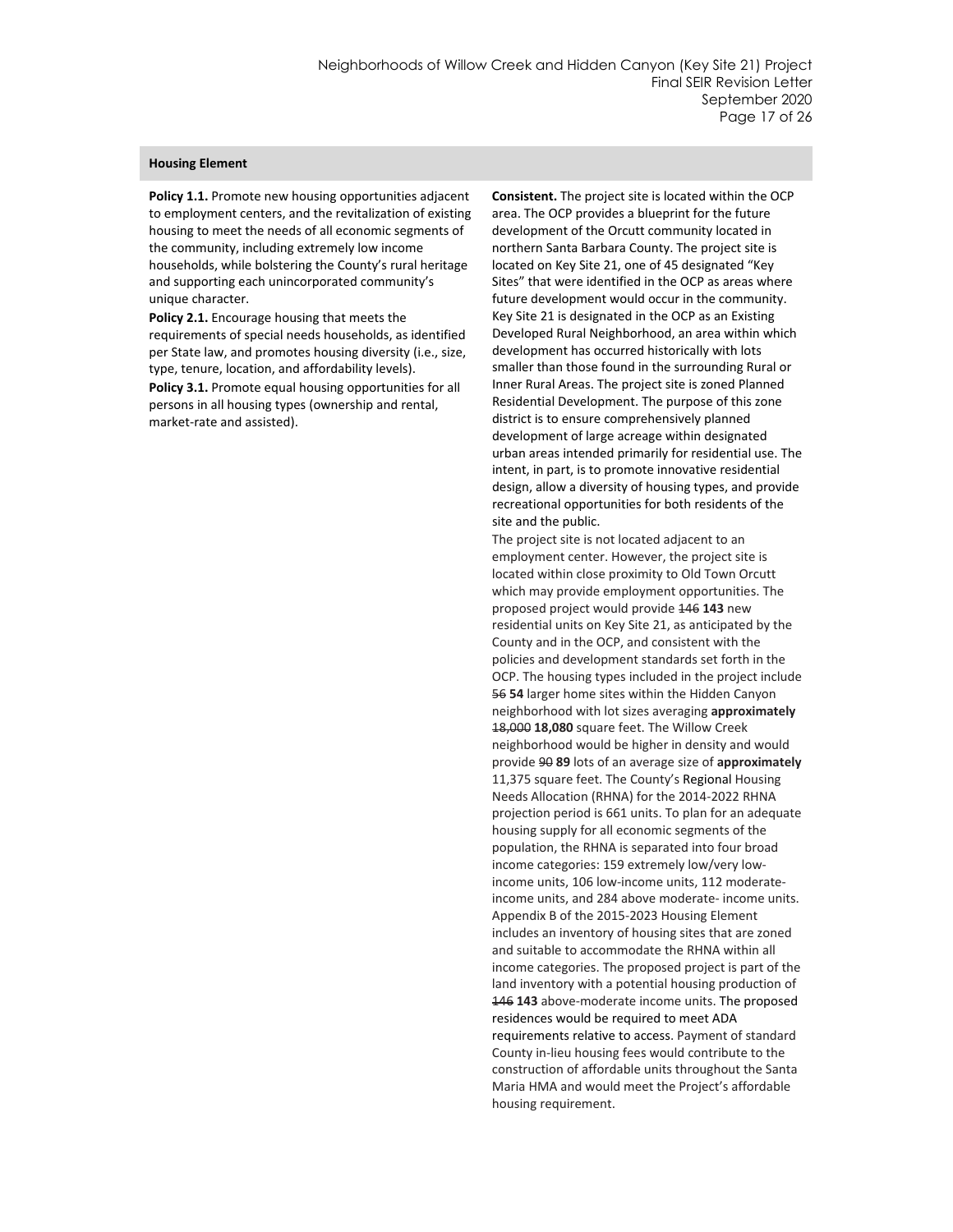#### **Seismic Safety and Safety Element – Geologic and Seismic Goals**

| <b>Policy 1.</b> The County shall minimize the potential effects<br>of geologic, soil, and seismic hazards through the<br>development review process. | <b>Consistent.</b> As discussed in Section 4.8, Geological<br><i>Resources</i> , the site is subject to seismic groundshaking<br>and soil stability hazards. The project would be<br>required to comply with all applicable provisions of<br>the California Building Code to ensure that impacts<br>from groundshaking would be less than significant. In<br>addition, Mitigation Measures GEO-3 GEO-2 and GEO-<br><b>3</b> is are also required to ensure all recommendations<br>contained in the Soils Engineering Report and<br>Engineering Geology Investigation (are fully<br>implemented. Of the The project would locate<br>residential lots and roadway segments on slopes<br>exceeding slopes exceeding 20 and 30 percent<br>gradients. As a result, Mitigation Measure GEO-1 GEO-<br>2 would be required to reduce potential impacts<br>resulting from cut slopes exceeding 15 feet in height.<br>Measures to minimize potential geologic, soil, and<br>seismic hazards would require review and approval by |
|-------------------------------------------------------------------------------------------------------------------------------------------------------|------------------------------------------------------------------------------------------------------------------------------------------------------------------------------------------------------------------------------------------------------------------------------------------------------------------------------------------------------------------------------------------------------------------------------------------------------------------------------------------------------------------------------------------------------------------------------------------------------------------------------------------------------------------------------------------------------------------------------------------------------------------------------------------------------------------------------------------------------------------------------------------------------------------------------------------------------------------------------------------------------------------------|
|                                                                                                                                                       | the County prior to implementation of the project.                                                                                                                                                                                                                                                                                                                                                                                                                                                                                                                                                                                                                                                                                                                                                                                                                                                                                                                                                                     |

#### <span id="page-18-0"></span>**Table 2 Orcutt Community Plan Policy Consistency**

**Goals, Policies, Actions, and Development Standards Consistency Discussion**

#### **Land Use**

**Policy LU-O-8.** In order to preserve the semi-rural character of Orcutt, protect natural resources, and avoid development in hazardous areas, the County shall provide for large useable areas of (public or private) open space within the community. Appropriate planning tools should be explored and adopted which provide for the clustering or relocation of development from hazardous, environmentally sensitive or visually prominent areas, or other sites which are deemed unsuitable for development, to areas appropriate for development.

**Consistent.** The project would include 96.7 **109.9** acres of undisturbed open space **and** 29.8 **20.5** acres of privately managed open space **that would include landscape, fuel modification areas, a trail staging area, and public recreational trail** in the two proposed neighborhoods. These undisturbed open spaces comprise approximately 51 **69** percent of the overall **190-acre** project site area. The project also includes approximately 29.8 acres of privately managed open space that includes landscape, trailhead, trails, and fuel modification areas. The proposed trail staging area and trail would implement the OCPdesignated trail RM-1 within the project site (identified in the OCP Area Parks, Recreation, and Trails Maps) and would be consistent with the OCP Key Site 21 DevStd KS21- 5.

#### **Residential**

**Policy LUR-O-1.** Consistent with the Housing Element, the County shall encourage the provision of a mix of affordable units on parcels within the Orcutt Planning Area.

**Consistent.** The proposed project would provide 146 **143** new residential units on Key Site 21, as anticipated by the OCP. The County's Regional Housing Needs Allocation (RHNA) for the 2014-2022 RHNA projection period is 661 units. To plan for an adequate housing supply for all economic segments of the population, the RHNA is separated into four broad income categories: 159 extremely low/very low-income units, 106 low-income units, 112 moderate-income units, and 284 above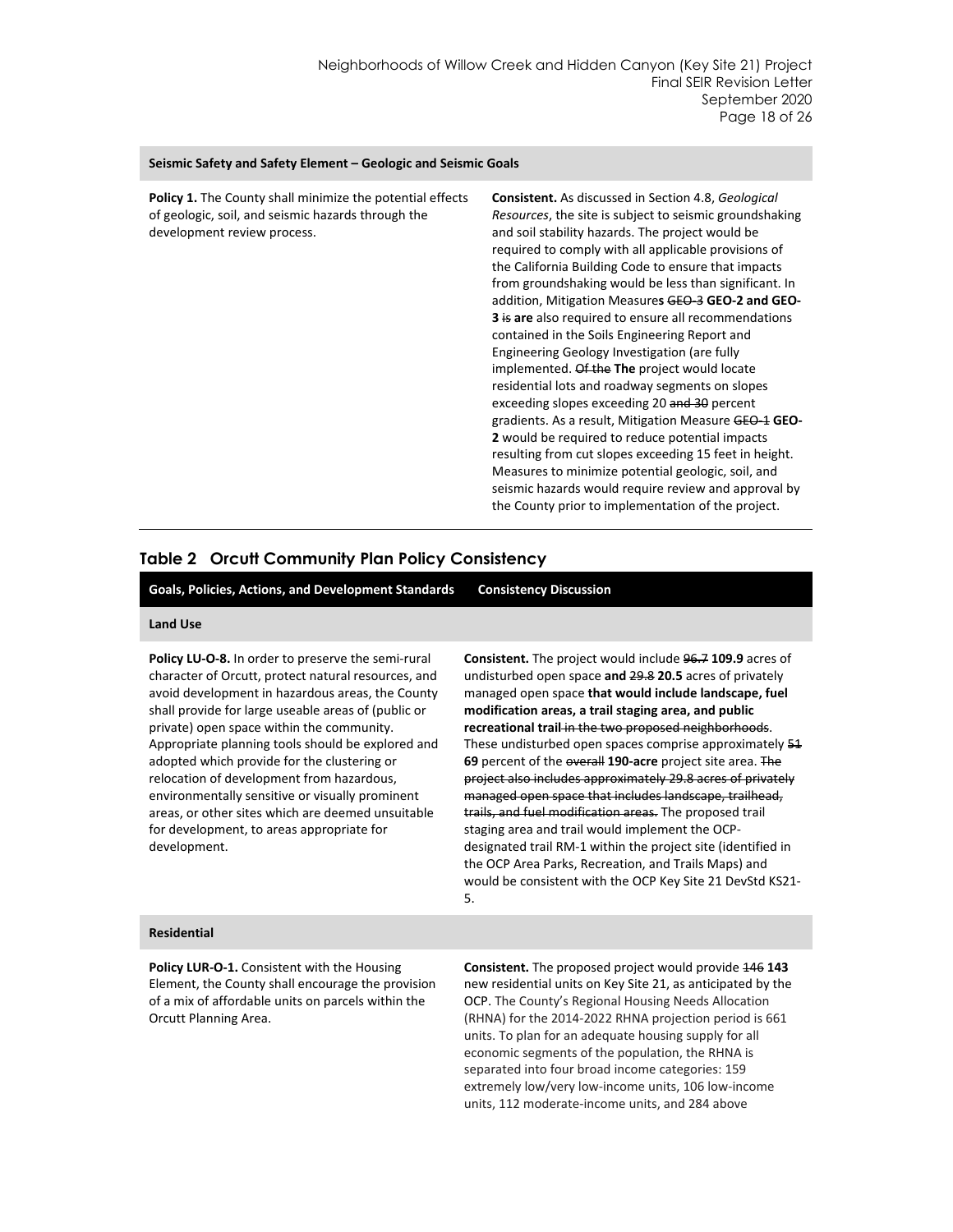moderate- income units. Appendix B of the 2015-2023 Housing Element includes an inventory of housing sites that are zoned and suitable to accommodate the RHNA within all income categories. The proposed project is part of the land inventory with a potential housing production of 146 **143** above-moderate income units. Payment of standard County in-lieu housing fees would contribute to the construction of affordable units throughout the Santa Maria HMA and would meet the Project's affordable housing requirement.

#### **Park, Recreation, Trails, and Open Space**

**Policy PRT-O-1.** Diverse passive and active recreational activities shall be developed in Orcutt.

**Policy OS-O-3.** Private open space within designated open space corridors shall be sited, designed, and managed to protect the natural resources and/or recreation potential of these corridors, consistent with the Open Space, Park, Recreation, & Trails, and Biological Resources of the OCP.

**DevStd OS-0-3-3.1.** Where lands within open space corridors remaining private open space, at the time of discretionary development approval the County should consider acquiring open space easements or using other mechanisms to ensure management of the natural resources in these corridors consistent with the goals of the Open Space Plan.

**Policy OS-O-4.** Development adjacent to, or within designated open space areas, shall be sited and designed to protect and enhance the natural resources of these areas, and accommodate appropriate recreation opportunities as identified in the Parks, Recreation and Trails section of this Plan.

**Policy OS-O-6:** The County should acquire the open space lands prioritized for public acquisition through dedication by working with property owners and interested groups, or through purchase. Where dedication is required, the County shall offset fees as required. If dedication is not required, **Consistent.** The project would include approximately 96.7 **109.9** acres of undisturbed open space **and** 29.8 **20.5** acres of privately managed open space that would include **landscape, fuel modification areas,** a trail staging area, and public recreational trail that would be located along the eastern project boundary. The proposed staging area and trail would implement the OCP-designated trail RM-1 within the project site (identified in the OCP Area Parks, Recreation, and Trails Maps) and would be consistent with the OCP Key Site 21 DevStd KS21-5.

**Consistent**. The project would include 96.7 **109.9** acres of undisturbed open space **and** 29.8 **20.5** acres of privately managed open space that would include **landscape, fuel modification areas,** a trail staging area, and public recreational trail that would be located along the eastern project boundary. These areas would be designed to maximize natural resource protection and passive recreational use consistent with the Open Space, Park, Recreation & Trails and Biological Resources sections of the OCP, specifically DevStd PRT-O-4.1 and DevStd PRT-O-4.3, which require development on sites with identified trail corridors to construct and maintain for two years designated trails indicated in the Orcutt Multiple Use Trails Plan and DevStd KS21-5, which requires the developer to dedicate an easement for and construct a public staging area and hiking trail along the east side of the site boundary. The project includes an Open Space Management Plan that describes requirements for future management of on-site open space areas.

The proposed internal open space area would remain in private ownership. The County could consider acquiring the open space as an easement or ensuring its ongoing maintenance through the recordation of CC&Rs. As the proposed project does not conflict with this development standard, it would be consistent.

**Consistent**. The proposed project includes 96.7 **109.9** acres of undisturbed open space **and** 29.8 **20.5** acres of privately managed open space. The County could consider acquiring the remaining private open space areas as an easement, but these are not located within the area designated by the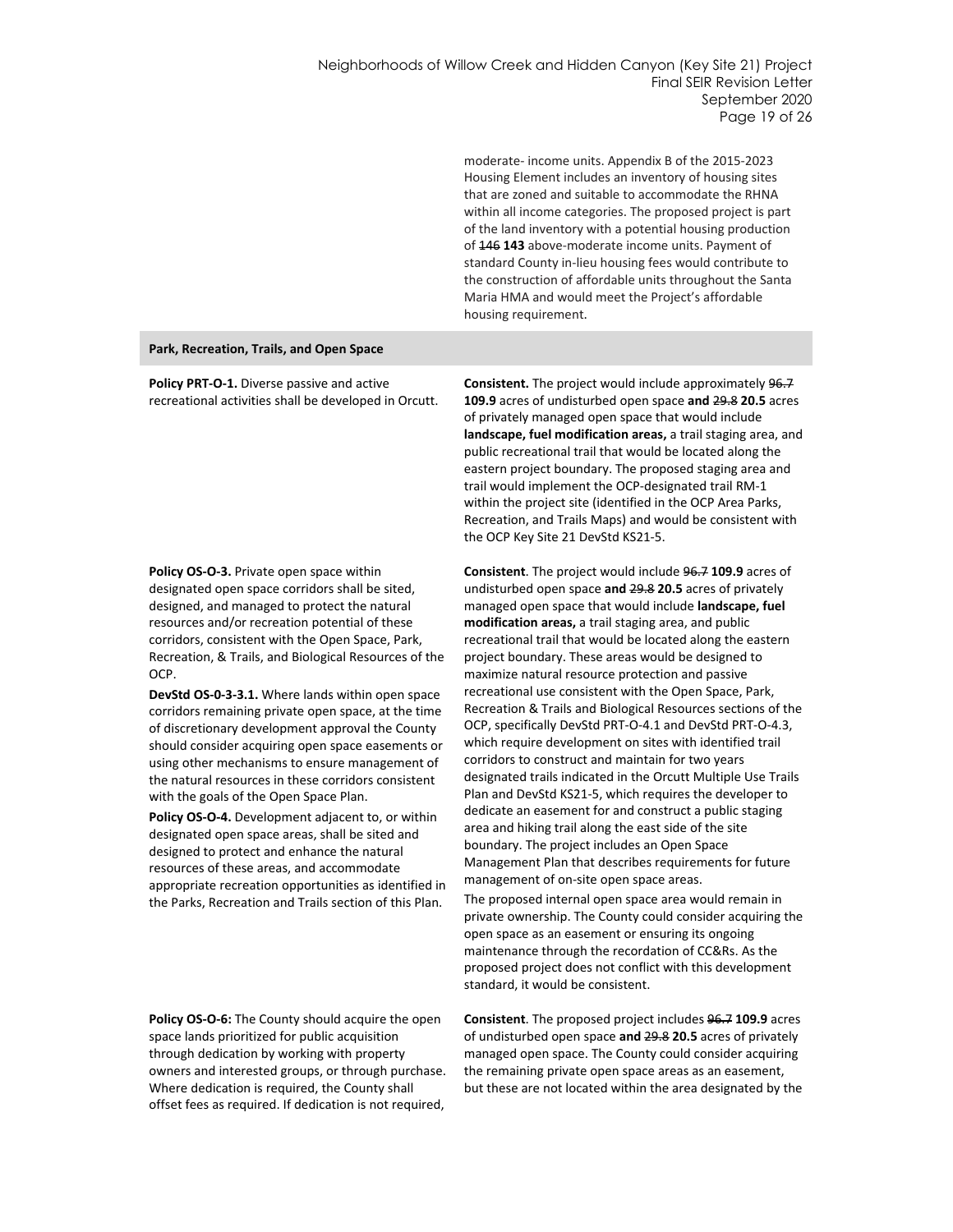the County may consider purchase, use of the TDC program or permitting the property to remain as private open space, consistent with the standards of this plan for natural resource protection and provision of passive and active recreation opportunities.

**Schools**

**Policy SCH-O-2.** New recreational facilities should be located near or adjacent to school facilities as much as possible to allow for joint-use by schools and the community.

**Consistent.** As discussed in Section 4.12, *Public Services and Recreation*, the proposed project would provide onsite recreational components, including approximately 96.7 **109.9** acres of undisturbed open space **and** 29.8 **20.5** acres of privately managed open space that would include **landscape, fuel modification areas,** a trail staging area, and public recreational trail that would be located along the eastern project boundary. In addition, the applicant would

be required to pay Quimby Act park fees.

OCP as open space that should be dedicated to the public.

#### **Biological Resources**

**Policy BIO-O-1.** Important natural resources in Orcutt, including sandhill chaparral, central dune scrub, wetlands, oak trees and woodland, Bishop pine forest, specimen trees, and central sage scrub shall be protected, consistent with the Open Space Plan and the standards below, unless this would prevent reasonable development of a property.

**DevStd BIO-O-1.1.** Development shall be sited and designed to avoid disruption and fragmentation of significant natural resources within and adjacent to designated undeveloped natural open space areas, minimize removal of significant native vegetation and trees, preserve wildlife corridors and provide reasonable levels of habitat restoration. Where possible, significant natural resources, such as specimen trees, adjacent to designated, natural undeveloped open space corridors should be preserved.

**DevStd BIO-O-1.2.** Development within or adjacent to designated natural open space areas shall be reviewed for, and required to implement, habitat restoration where site- specific impacts require restoration. If restoration on or near the site is not feasible, acquisition and preservation of additional habitat acreage should be considered, as a last resort if no other like-kind habitat mitigation options are available, payment into a mitigation bank program within the OPA that is acceptable to the County as provided for by new DevStd BIO-O-1.8. Mitigation and restoration plans should identify acreage impacted, replacement ratios, success criteria, remedial measures, and funding and responsibility for long-term maintenance and monitoring. All such restoration projects shall utilize **Consistent.** The project would retain approximately 96.7 **109.9** acres of the project site in undisturbed open space and 29.8 **20.5** acres of the site in privately managed open space that includes **would include** landscape, trailhead **a trail staging area**, **public recreational** trails, and fuel modification areas. The project includes an Open Space Management Plan that describes requirements for future management of on-site open space areas. As discussed in Section 4.4, *Biological Resources,* the project would be subject to mitigation requirements to minimize impacts to sensitive biological resources. Mitigation Measures BIO-1(a) and BIO-1(b) would reduce impacts to special status plant species that may be adversely affected by the project to a less than significant level through pre-construction surveys and avoidance, minimization, and mitigation, including habitat restoration. Mitigation Measures BIO-3(a) through BIO-3(c) would reduce impacts to sensitive communities to a less than significant level through compensation for sensitive natural communities and riparian habitat and habitat restoration. Mitigation Measures BIO-4(a) through BIO-4(c) would reduce potential impacts to jurisdictional areas including wetlands to less than significant levels through avoidance and habitat restoration. Mitigation Measure BIO-6 would reduce impacts to protected trees to a less than significant level through tree protection and replacement. Implementation of these required measures would minimize impacts to important natural resources without preventing reasonable development of the Key Site 21 property.

Additionally, the project would result in indirect impacts to wildlife movement. Mitigation Measures BIO-5(a) through BIO-5(c) would reduce indirect impacts to wildlife movement to a less than significant level.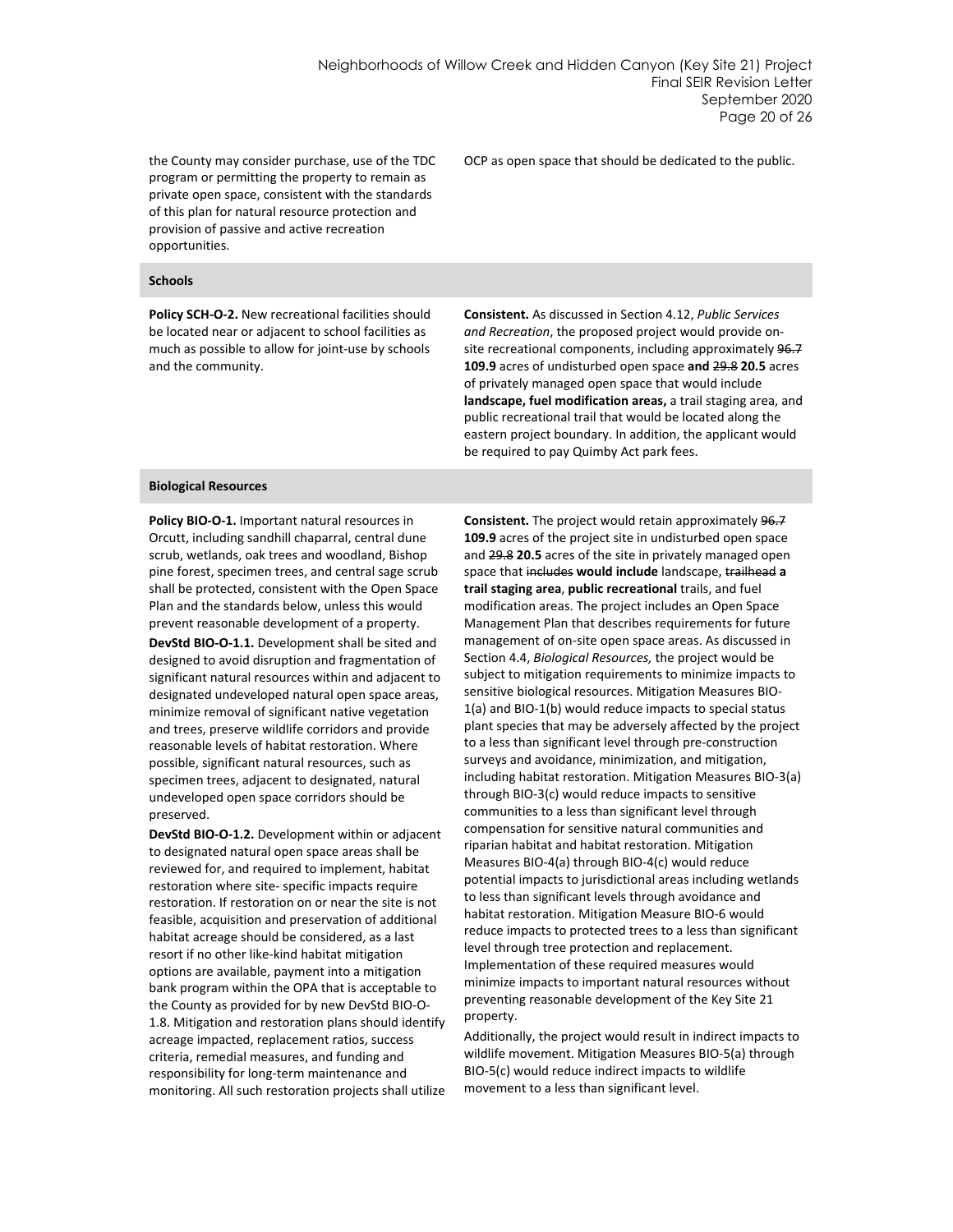native plants derived from local (Orcutt) seed and cutting stock, or as deemed biologically acceptable by a County qualified biologist. Wildlife relocation should be avoided. However, any wildlife relocation should be coordinated with Fish and Game and be consistent with applicable State standards.

**Policy BIO-O-3.** Established native trees in designated open space areas shall be protected. Established native trees in developable areas shall be incorporated into the site landscaping plan to the greatest degree feasible except where it would interfere with reasonable development of a property. Native trees shall be considered established if they are six feet in height.

**Policy BIO-O-5.** New facilities in Orcutt, including roads, bikepaths/trails, sewer lines and retention basins, shall to the maximum extent feasible be sited and designed to avoid disruption of significant natural resources within designated natural undeveloped open space areas, minimize removal of significant native vegetation and trees and provide for reasonable levels of habitat restoration for significant habitats disrupted by construction.

**Consistent.** The project would include 96.7 **109.9** acres of undisturbed open space **and** 29.8 **20.5** acres of privately managed open space in the two proposed neighborhoods. This area and the resources within it would be left undisturbed. Mitigation Measure BIO-6 requires applicant submittal of a Tree Protection Plan (TPP) prepared by a County-approved biologist and/or arborist designed to avoid impacts to protected trees that are not planned for removal. For the trees proposed for removal, the tree replacement plan shall be designed to replace native trees removed by the proposed project at a ratio of 10:1 (trees planted: trees impacted) for oak trees, 3:1 (trees planted: trees impacted) for arroyo willow, and 1:1 (native trees planted: non-native trees impacted) for non-native trees.

**Consistent**. The project includes approximately 96.7 **109.9** acres of undisturbed open space **and** 29.8 **20.5** acres of privately managed open space. Also refer to discussions of project consistency with Policy BIO-O-1 and DevStd BIO-O-1.1.

As discussed in Section 4.12, *Public Services and Recreation*, the proposed Comprehensive Plan Amendment would include relocation of a trail staging area from SR 1 to the proposed Hidden Canyon neighborhood development area. The project would also include a public recreational trail that would **be** located along the eastern project boundary. The terminus of the trail would be at the access road for the Hidden Canyon Neighborhood subterranean water tank, approximately 750 feet north of the project's southern boundary. The Hidden Canyon tentative tract map includes an easement to the remaining 750 feet of trail corridor extending to the southeast corner of the project boundary. The Santa Barbara County Community Services Department, Park Division would be responsible for installing the balance of the trail at a future date as part of an overall project to extend the trail on the adjacent parcel to the south (Garciacelay 2018). The proposed staging area and trail would implement the OCPdesignated trail RM-1 within the project site (identified in the OCP Area Parks, Recreation, and Trails Maps) and would be consistent with the OCP Key Site 21 DevStd KS21- 5. These trails would be constructed by the applicant and dedicated to the **County and for** public **access**.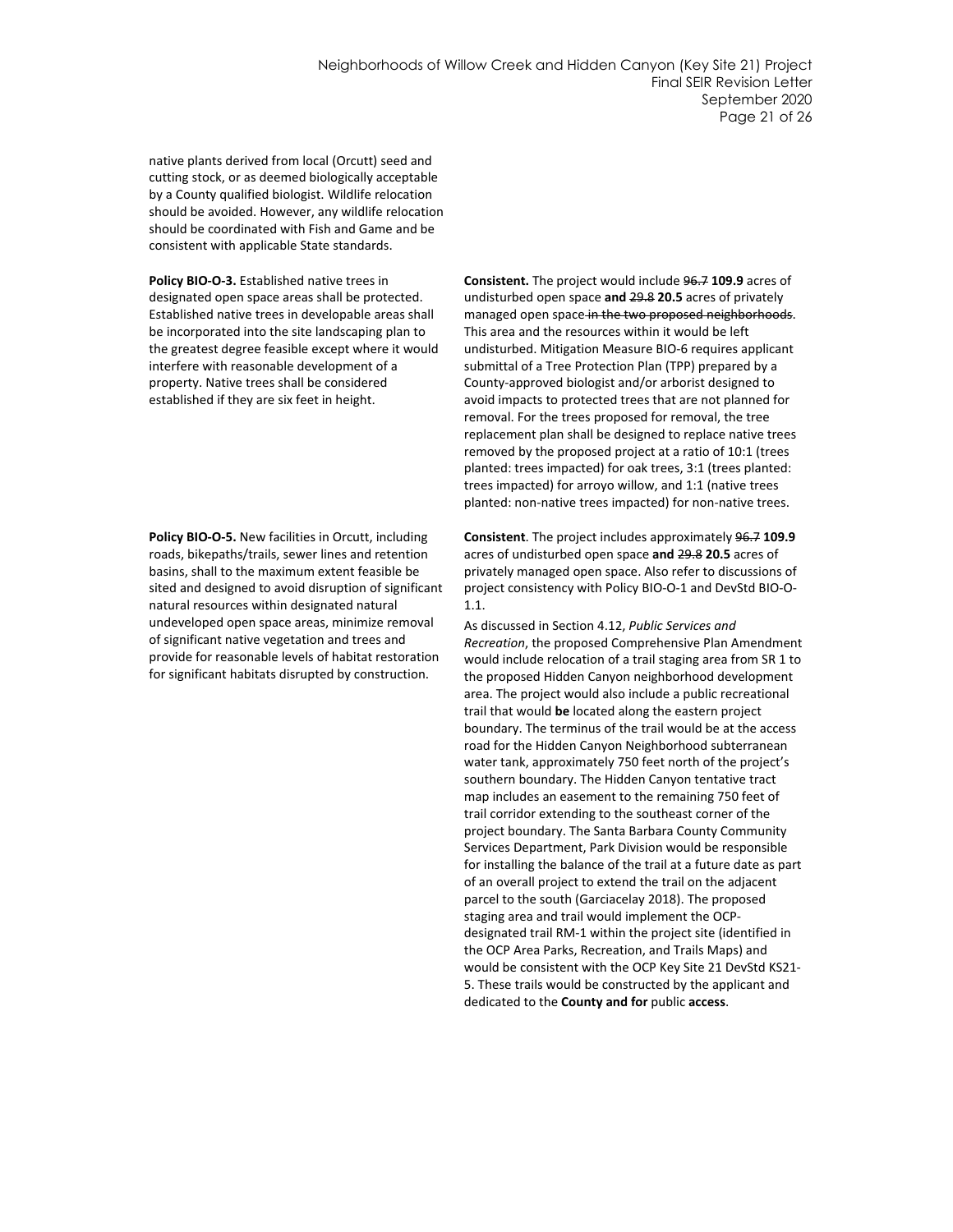#### **Geology, Topography, and Soils**

**Policy GEO-O-1.** Development shall be sited to avoid geologically hazardous areas.

**Policy GEO-O-2.** In areas of high erosion potential, development shall be sited and designed to minimize increased erosion.

**DevStd GEO-O-2.1.** Consistent with Hillside and Watershed Policy #1, excessive grading for creation or enhancement of views shall not be permitted. Where new roads and driveways would require substantial grading, development shall be sited close to existing access roads.

**DevStd GEO-O-2.2.** Development shall be prohibited on slopes greater than 30% unless this would prevent reasonable development of a property. In areas of unstable soils, highly erosive soils or on slopes between 20% and 30% development shall not be allowed, unless an evaluation by a qualified professional (e.g., soils engineer, geologist, etc.) establishes that the proposed project will not result in unstable slopes or severe erosion or this would prevent reasonable development of a property.

**Consistent.** As discussed in Section 4.8, *Geological Resources*, the site is subject to seismic groundshaking and soil stability hazards. The project would be required to comply with all applicable provisions of the California Building Code to ensure that impacts from groundshaking would be less than significant. In addition, Mitigation Measure GEO-3 is also required to ensure all recommendations contained in the Soils Engineering Report and Engineering Geology Investigation (are fully implemented. of the project would locate residential lots and roadway segments on slopes exceeding slopes exceeding 20 and 30 percent gradients. As a result, Mitigation Measure GEO-1 **GEO-2** would be required to reduce potential impacts resulting from cut slopes exceeding 15 feet in height.

**Consistent.** The location and fill requirements of the project could result in long-term erosive runoff and sedimentation in nearby waterways. Compliance with existing County BMPs, as well as OCP policies and development standards, would reduce erosion potential. Implementation of Mitigation Measures GEO-1 and GEO-2 and implementation of applicable Santa Barbara County erosion control BMPs, as well as OCP policies and development standards, would reduce impacts associated with the potential for soil erosion and sedimentation into drainages resulting from buildout of the project to as less than significant level. With implementation of these mitigation measures, the project would be consistent with this policy.

**Consistent.** The proposed project would not grade to enhance or create views. However, the project would require grading to construct new roadways and residences throughout the project site. As discussed in Section 4.8, *Geologic Processes*, the project would require grading on slopes exceeding 20 percent for approximately 32 residential lots and approximately 11 road segments and would require grading on slopes exceeding 30 percent for 13 residential lots and six **approximately five** road segments. In addition, engineering designs for the project do not limit cut slope heights to 15 feet or lower. Slopes in excess of 15 feet in height as measured from the lowest finished grade would increase the potential for unstable hillsides, creating a potential for landslides and other soil stability hazards. Mitigation Measure GEO-1 **GEO-2** would be required to reduce impacts resulting from locating development on unstable soils to a less than significant level.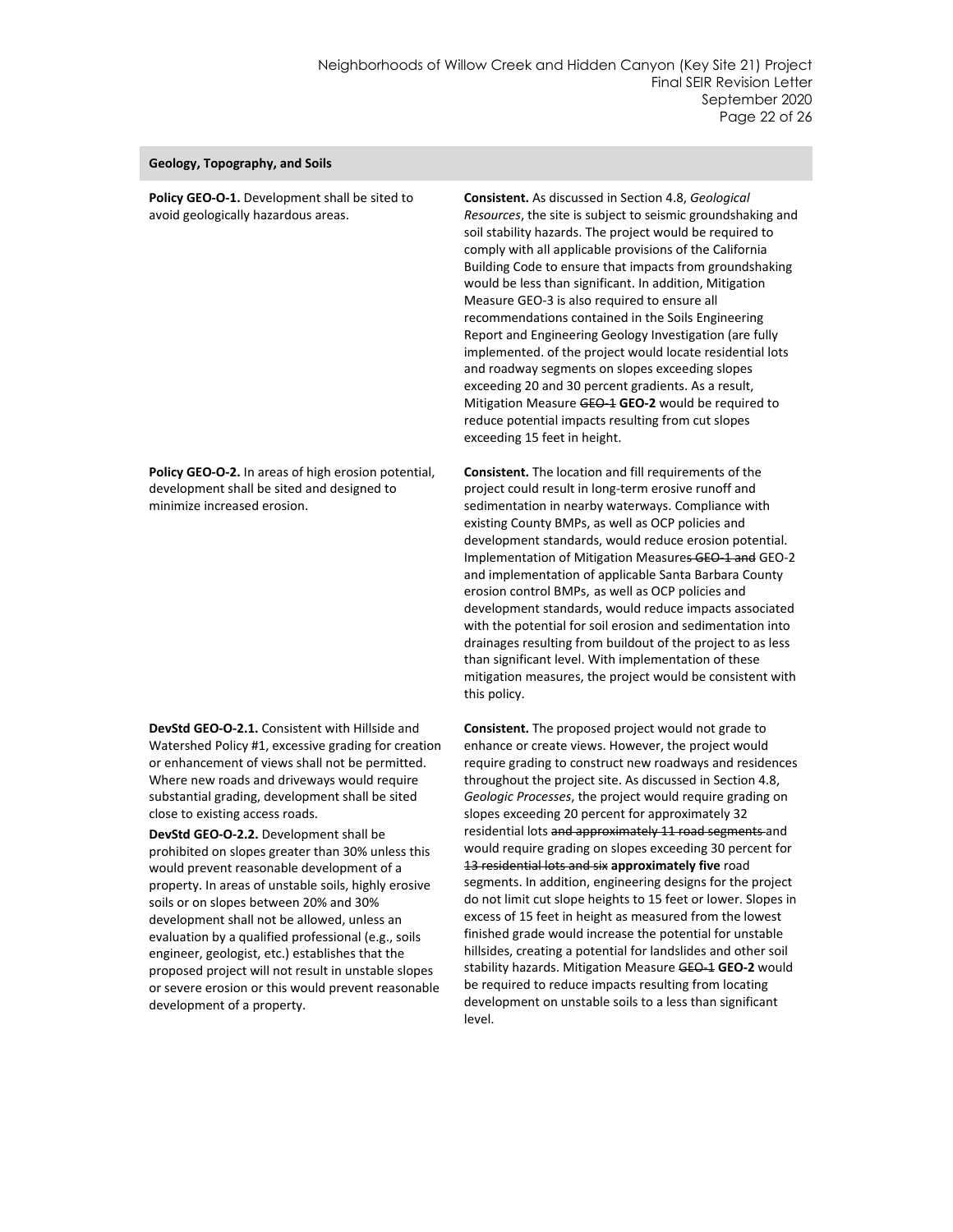#### **Key Site 21**

**Policy KS21-1.** Parcel 113-250-14 is designated Open Space and zoned REC. The remainder of Key Site 21 is designated PD and Resort Visitor Serving Commercial and is zoned PRD (maximum 150 units). Any proposed development on KS-21 shall comply with the following standards (DevStd KS21-1 through DevStd KS21-11).

**DevStd KS21-4.** The area depicted in Figure KS21-1 shall remain in natural, undeveloped open space. No development except trails or a roadway parcel to 113-250-17 and/or the existing parking lot shall be permitted within this open space and no structures shall be permitted within 50 feet of the top of the creek bank. The 50-foot setback shall be delineated by a low fence and plantings of native trees and shrubs.

**DevStd KS21-8.** All development shall be sited to preserve the natural landforms of the site and minimize grading.

**Potentially Consistent (pending approval of applicantrequested OCP amendment).** The applicant has requested an amendment **a Comprehensive Plan Amendment** to the OCP, which would modify this policy to facilitate approval of a Specific Plan, two Vesting Tentative Tract Maps (VTTM), two Final Development Plans, two Minor Conditional Use Permits, **and** road naming, and a Comprehensive Plan Amendment to develop 146 **143** residential units in two residential neighborhoods on Key Site 21. With the approval of the requested Comprehensive Plan Amendments, revising the location of the trail head staging area and the proposed text amendment to DevStd KS 21-1, the project is consistent with Development Standards DevStd KS21-1 through DevStd KS 21-11.

**Consistent.** The proposed Specific Plan includes 96.7 **109.9** acres of undisturbed open space 29.8 **20.5** acres of privately managed open space **that would include landscape, fuel modification areas, a trail staging area, and public recreational trails** in the two neighborhoods (12.5 acres of natural open space would be located on APN 113-250-015, which is included in the Specific Plan, but is not a part of either of the proposed VTTMs). These undisturbed open spaces comprise approximately 51 **69** percent of the overall **190-acre** Specific Plan **project site**  area. The project also includes approximately 29.8 acres of privately managed open space that includes landscape, trailhead, trails, and fuel modification areas. As discussed in Section 4.14, *Water Resources and Flooding*, the project does not include development within the Orcutt Creek floodplain, which ranges from 250 to 2,000 feet wide along Orcutt Creek. Therefore, no structures associated with the project would occur within the required 50-foot setback from the top of the creek bank.

**Consistent.** The project would involve grading operations that would result in cut and fill of approximately 1,007,916 **1,037,**5**70** cy of soil material. The grading was designed to result in a balance of cut and fill between the two neighborhoods, and slopes would be contoured to the extent possible to provide smooth transitions between the graded areas and the adjacent natural land contours. Project construction activities would also be subject to the County's grading ordinance, which requires a grading permit and an Erosion and Sediment Control Plan.

## IV.C. Summary of Impacts

[Table 3](#page-24-0) summarizes the impact classifications from the original project and compares them to the revised project. As shown in this summary, neither the revised project nor the changes in environmental regulatory requirements would result in a change in the levels of impact identified in the existing analysis contained in the Final SEIR for any environmental topic.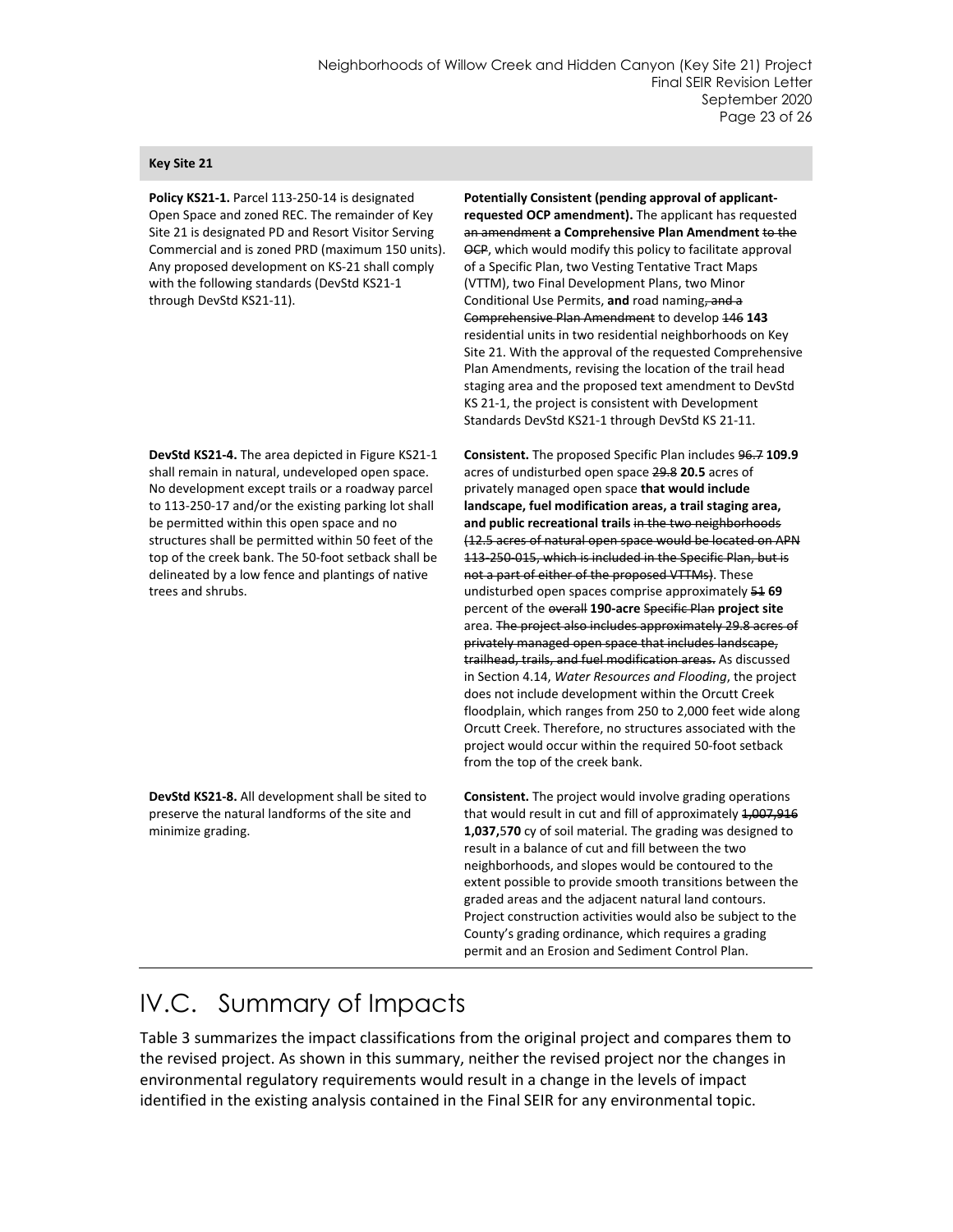|                                                         | <b>Level of Impact</b>              |                                    |  |
|---------------------------------------------------------|-------------------------------------|------------------------------------|--|
| <b>Environmental Topic</b>                              | <b>Original Key Site 21 Project</b> | <b>Revised Key Site 21 Project</b> |  |
| <b>Aesthetics/Visual Resources</b>                      |                                     |                                    |  |
| Scenic Vistas/Scenic Resources                          | Ш                                   | Ш                                  |  |
| <b>Visual Character</b>                                 | $\mathbf{I}$                        | $\mathsf{I}$                       |  |
| Light/Glare                                             | Ш                                   | Ш                                  |  |
| <b>Cumulative Impacts</b>                               | I.                                  | T                                  |  |
| <b>Agricultural Resources</b>                           |                                     |                                    |  |
| Prime Farmland                                          | III                                 | $\mathbf{III}$                     |  |
| <b>Cumulative Impacts</b>                               | Ш                                   | Ш                                  |  |
| <b>Air Quality</b>                                      |                                     |                                    |  |
| Clean Air Plan Consistency                              | Ш                                   | $\mathbf{III}$                     |  |
| <b>Construction Emissions</b>                           | Ш                                   | Ш                                  |  |
| <b>Operational Emissions</b>                            | Ш                                   | $\mathbf{III}$                     |  |
| <b>Toxic Air Contaminants</b>                           | Ш                                   | $\mathbf{III}$                     |  |
| Odors                                                   | Ш                                   | $\mathbf{III}$                     |  |
| <b>Cumulative Impacts</b>                               | Ш                                   | Ш                                  |  |
| <b>Biological Resources</b>                             |                                     |                                    |  |
| <b>Special Status Plants</b>                            | Ш                                   | $\mathbf{H}$                       |  |
| Special Status Animals (CTS)                            | $\mathbf{I}$                        | $\mathbf{I}$                       |  |
| Sensitive/Riparian Habitat Disturbance                  | Ш                                   | $\mathbf{H}$                       |  |
| <b>State/Federally Protected Wetlands</b>               | Ш                                   | $\mathbf{H}$                       |  |
| <b>Wildlife Movement</b>                                | Ш                                   | $\mathbf{H}$                       |  |
| <b>Protected Trees</b>                                  | Ш                                   | $\mathbf{H}$                       |  |
| Fuel Management (Vegetation)                            | $\mathbf{  }$                       | $\mathbf{II}$                      |  |
| Cumulative Habitat Loss (CRLF/CTS)                      | I                                   | I                                  |  |
| <b>Cultural Resources and Tribal Cultural Resources</b> |                                     |                                    |  |
| Direct/Indirect Impacts to Cultural Resources           | Ш                                   | Ш                                  |  |
| Previously Undiscovered Cultural Resources              | Ш                                   | $\mathbf{H}$                       |  |
| <b>Tribal Cultural Resources</b>                        | Ш                                   | $\mathbf{H}$                       |  |
| <b>Cumulative Impacts</b>                               | Ш                                   | Ш                                  |  |
| <b>Energy</b>                                           |                                     |                                    |  |
| Use of Energy                                           | Ш                                   | Ш                                  |  |
| <b>Energy Plan Compatibility</b>                        | Ш                                   | $\mathbf{III}$                     |  |
| <b>Fire Protection and Wildfires</b>                    |                                     |                                    |  |
| <b>Wildland Fire Hazards</b>                            | Ш                                   | $\mathop{\mathsf{III}}\nolimits$   |  |
| <b>Fire Protection Service</b>                          | Ш                                   | Ш                                  |  |
| <b>Cumulative Impacts</b>                               | Ш                                   | $\mathbf{III}$                     |  |
| <b>Geologic Processes</b>                               |                                     |                                    |  |
| Groundshaking                                           | Ш                                   | $\mathop{\mathsf{III}}\nolimits$   |  |
| Slope Stability                                         | $\mathbf{  }$                       | $\mathbf{II}$                      |  |

<span id="page-24-0"></span>**Table 3 Impact Comparison Summary for Original and Revised Project**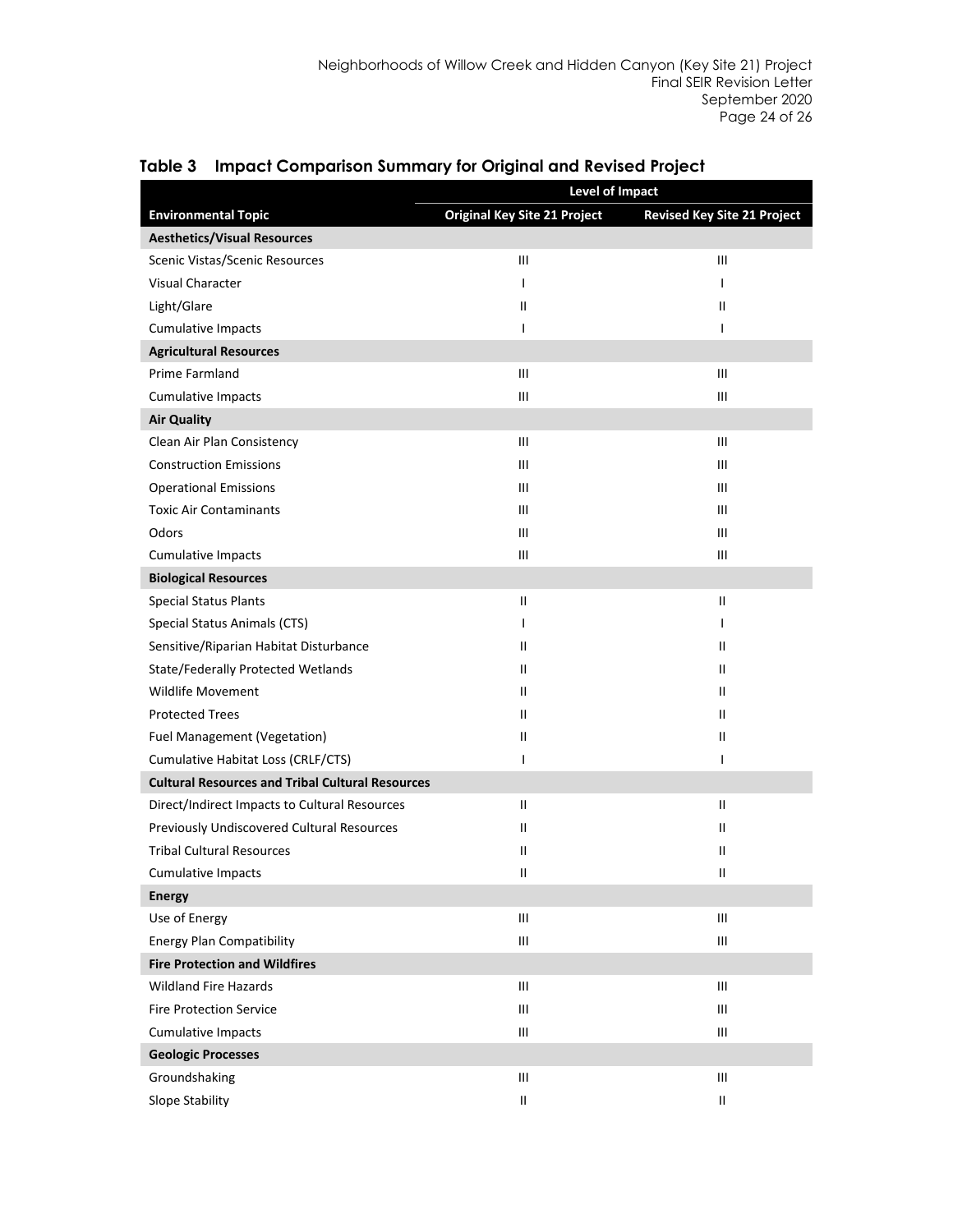Neighborhoods of Willow Creek and Hidden Canyon (Key Site 21) Project Final SEIR Revision Letter September 2020 Page 25 of 26

| Runoff/Erosion                                                      | Ш                                | $\mathbf{H}$  |
|---------------------------------------------------------------------|----------------------------------|---------------|
| <b>Expansive Soils</b>                                              | $\mathbf{H}$                     | $\mathbf{II}$ |
| Paleontological Resources                                           | Ш                                | $\mathbf{II}$ |
| <b>Cumulative Impacts</b>                                           | Ш                                | Ш             |
| <b>Greenhouse Gas Emissions and Climate Change</b>                  |                                  |               |
| <b>Operational &amp; Construction GHG Emissions</b>                 | Ш                                | Ш             |
| <b>GHG Reduction Plan Consistency</b>                               | III                              | Ш             |
| <b>Land Use</b>                                                     |                                  |               |
| Change in Character/Scale                                           | $\mathbf{H}$                     | $\mathbf{I}$  |
| Land Use Consistency                                                | Ш                                | Ш             |
| <b>Cumulative Impacts</b>                                           | Ш                                | Ш             |
| <b>Noise</b>                                                        |                                  |               |
| <b>Construction Noise Exposure</b>                                  | $\mathbf{H}$                     | $\mathbf{II}$ |
| <b>On-site Noise Conflicts</b>                                      | $\mathbf{III}$                   | Ш             |
| Roadway Noise Exposure                                              | Ш                                | Ш             |
| <b>Cumulative Noise</b>                                             | $\mathop{\mathsf{III}}\nolimits$ | Ш             |
| <b>Public Services and Recreation</b>                               |                                  |               |
| Schools                                                             | Ш                                | Ш             |
| Wastewater                                                          | Ш                                | Ш             |
| Solid Waste                                                         | $\mathbf{I}$                     | $\mathbf{I}$  |
| <b>Police Protection</b>                                            | Ш                                | Ш             |
| Recreation                                                          | Ш                                | Ш             |
| Cumulative Impacts (Solid Waste)                                    | T                                | $\mathbf{I}$  |
| <b>Transportation and Circulation</b>                               |                                  |               |
| Operational-Levels of Service                                       | Ш                                | Ш             |
| CEQA Guidelines Section 15064.3(b)<br>Consistency                   | Ш                                | Ш             |
| <b>Cumulative Traffic Impacts</b>                                   | I                                | $\mathsf{I}$  |
| <b>Water Resources and Flooding</b>                                 |                                  |               |
| <b>Construction Water Quality Impacts</b>                           | $\mathsf{III}$                   | Ш             |
| Drainage, Flooding, and Sedimentation                               | Ш                                | Ш             |
| Water Demand                                                        | $\mathbf{  }$                    | Ш             |
| <b>Cumulative Water Resources Impacts</b>                           | Ш                                | Ш             |
| Other CEQA Required Discussions/Effects Found Not to be Significant |                                  |               |
| <b>Forest Resources</b>                                             | Ш                                | Ш             |
| Hazards and Hazardous Materials                                     | Ш                                | Ш             |
| <b>Historic Resources</b>                                           | Ш                                | Ш             |
| <b>Mineral Resources</b>                                            | Ш                                | Ш             |
| Population/Housing                                                  | Ш                                | Ш             |
| <b>Growth Inducement</b>                                            | Ш                                | Ш             |
| Class I: Potentially significant and unavoidable impact             |                                  |               |

Class II: Potentially significant but mitigable impact

Class III: Less than significant impact: